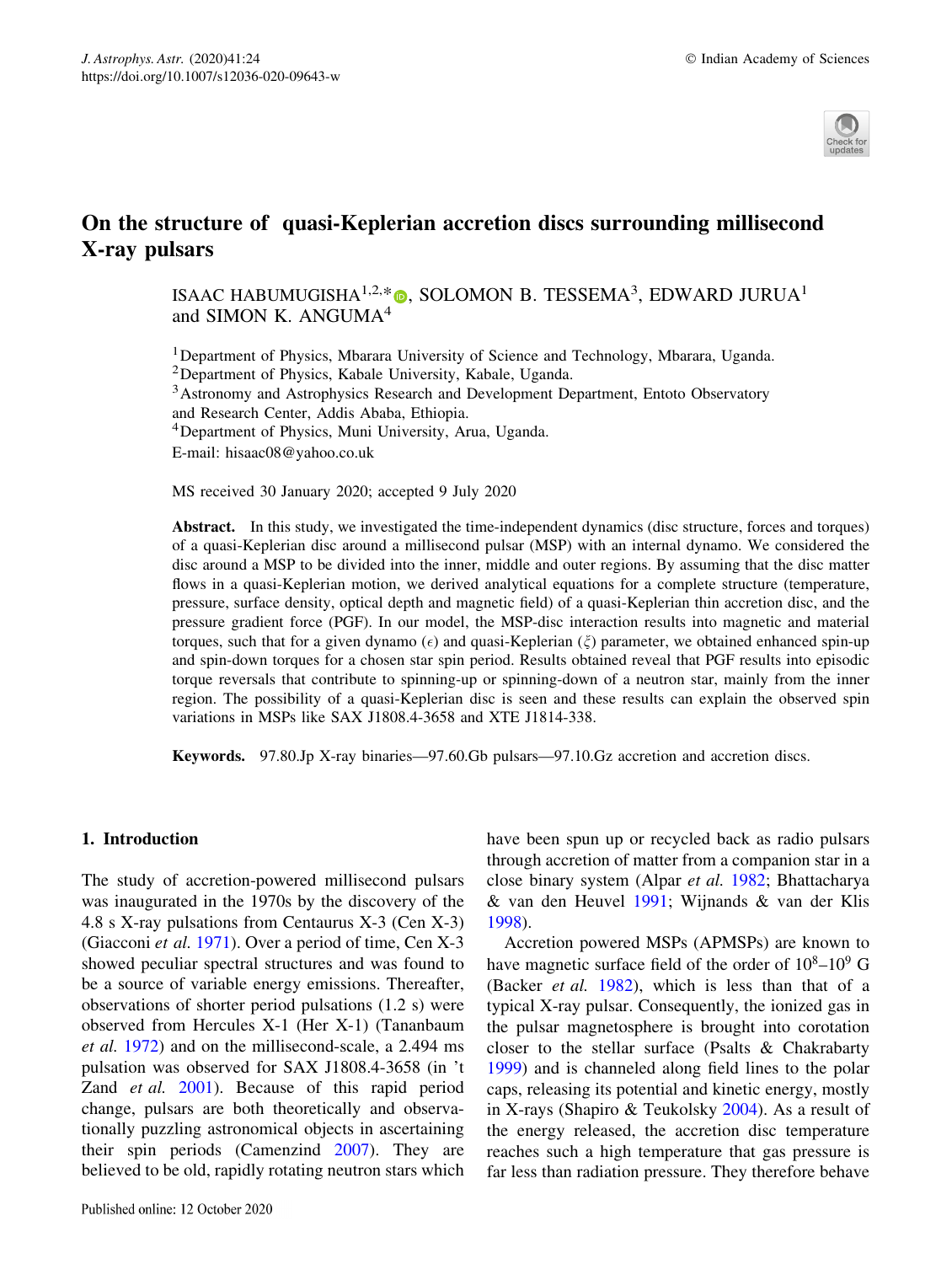uniquely when the accreting plasma is threaded by the stellar magnetic field (Wijnands [2004;](#page-13-0) Naso & Miller [2010,](#page-13-0) [2011;](#page-13-0) Tessema & Torkelsson [2011](#page-13-0); Naso et al. [2013\)](#page-13-0).

Firstly, APMSPs were observed to exhibit kilohertz quasi-periodic oscillations (kHz QPOs) (van der Klis et al. [1996\)](#page-13-0) as well as millisecond coherent pulsations (''burst oscillations'') (Wijnands [2004;](#page-13-0) Bildsten et al. [2006\)](#page-12-0), providing evidence for weak magnetic neutron stars. Secondly, in the Tessema and Torkelsson [\(2011\)](#page-13-0) (hereafter TT11) dynamo model, they found out that the accretion disc in APMSPs is truncated at a larger radius, thus increasing the lever arm between the edge of the disc and the neutron star, resulting into enhanced torques. Also, Naso *et al.*  $(2013)$  $(2013)$  indicated that some regions of the disc around MSPs, outward of the corotation radius (rotating more slowly than the neutron star), were found to contribute to spinning up the neutron star. These findings are crucial in explaining the large spin changes that have been observed in some of the APMSPs such as SAX J1808.4-3658 (Wijnands & van der Klis [1998](#page-13-0); Chakrabarty & Morgan [1998](#page-13-0)), XTE J1751-305 (Markwardt et al. [2002](#page-13-0)) and XTE J1814- 338 (Haskell & Patruno [2011](#page-13-0)).

In a strong magnetic  $(B \ge 10^{11})$  G accreting neutron star model (Ghosh & Lamb [1979a](#page-13-0)), the star-disc interaction region consists of two distinct parts: the outer broad transition zone and the inner transition zone. In the former region, the angular velocity is Keplerian, and the effective viscous stress is dominant compared to the magnetic stress associated with the twisted field lines. The magnetic stresses in this region attempt to force the disc material into corotation with the neutron star, and this results into spin-down torques (Ghosh & Lamb [1978](#page-13-0)). This torque was reassessed by Wang [\(1987](#page-13-0)) to give a more realistic result than in Ghosh and Lamb [\(1979a\)](#page-13-0). According to Ghosh and Lamb [\(1979b](#page-13-0)), the other part of the disc is narrow and it is where matter is brought into corotation with the neutron star, having magnetic stress dominating over viscous stress. This region plays a significant role leading to different observational properties of X-ray pulsars (Yi et al. [1997](#page-13-0)). According to TT11, these local divisions of the accretion disc cannot suit the observed properties of weakly magnetized  $(B \le 10^{11})$  G fast rotating MSPs.

A compelling model of disc accretion around MSPs was suggested by TT11 with an internal dynamo. The dynamo is a result of a physical phenomena in the accretion disc, with the ability of enhancing the magnetic torques exerted on the neutron star (Tessema

& Torkelsson [2010](#page-13-0)). Like in the Shakura and Sunyaev [\(1973](#page-13-0)) model, the TT1 model divides the disc into three regions, depending on matter interactions with the stellar magnetic fields. The inner region experiences stronger magnetic stresses which affect angular momentum transport than in the outer region, which is predominantly affected by viscous stresses (Ghosh & Lamb [1978](#page-13-0)). Additionally, besides the thermal instability and radiation pressure instability, the dissipation associated with plasma motion across the magnetosphere makes the region to have a different accretion flow rate from other regions (Pringle [1981](#page-13-0)). To sum it all, the TT1 model considered the outer region as dominated by gas pressure and free-free opacity, the middle region with gas pressure and electron scattering opacity, while in the inner region radiation pressure dominates over the gas pressure with electron scattering as the main source of opacity. The corresponding suitable flow rates were set to  $0.012 \times$  $10^{14}$  kg s<sup>-1</sup> for outer, and  $0.12 \times 10^{14}$  kg s<sup>-1</sup> and  $1.5 \times$  $10^{14}$  kg s<sup>-1</sup> for middle and inner regions respectively in the same model.

The TT11 results show that the dynamo action exerts different torques in the three regions and these are capable of explaining spin variations in MSPs. However, in the TT11 model, pressure gradient force (PGF) effects in the equation of motion were not considered. In a pioneering study on the effect of PGF for a disc around a black hole, Hoshi and Shibazaki [\(1977](#page-13-0)) showed that the PGF alters the structure of a disc. Pressure gradients in an accretion disc result from internal stresses caused by the surrounding streaming fluid (Frank et al. [2002\)](#page-13-0). Recently, Habumugisha et al. [\(2018](#page-13-0)) modified the Hoshi and Shibazaki ([1977\)](#page-13-0) model by considering a dynamo model around a magnetized neutron star, and showed that the resulting PGF torque couples with viscous torque to provide an enhanced spin-down torque. In this paper, we extend the quasi-Keplerian model of Habumugisha et al. ([2018](#page-13-0)) to study the quasi-Keplerian model for a weakly magnetized object, taking care of PGF, and then apply the model to explain the observed spin variations in APMSPs.

In the next section, we present the basic equations to describe the disc's time-independent dynamical phenomena. In Section [3](#page-3-0), we discus quasi-Keplerian accretion disc micro-physics. Sections [4](#page-4-0) and [5](#page-7-0) are dedicated for theoretical and numerical results respectively, Section [6](#page-9-0) is for discussion of torque exerted on MSPs. Finally, in Section [7](#page-12-0), we present the conclusion of our findings.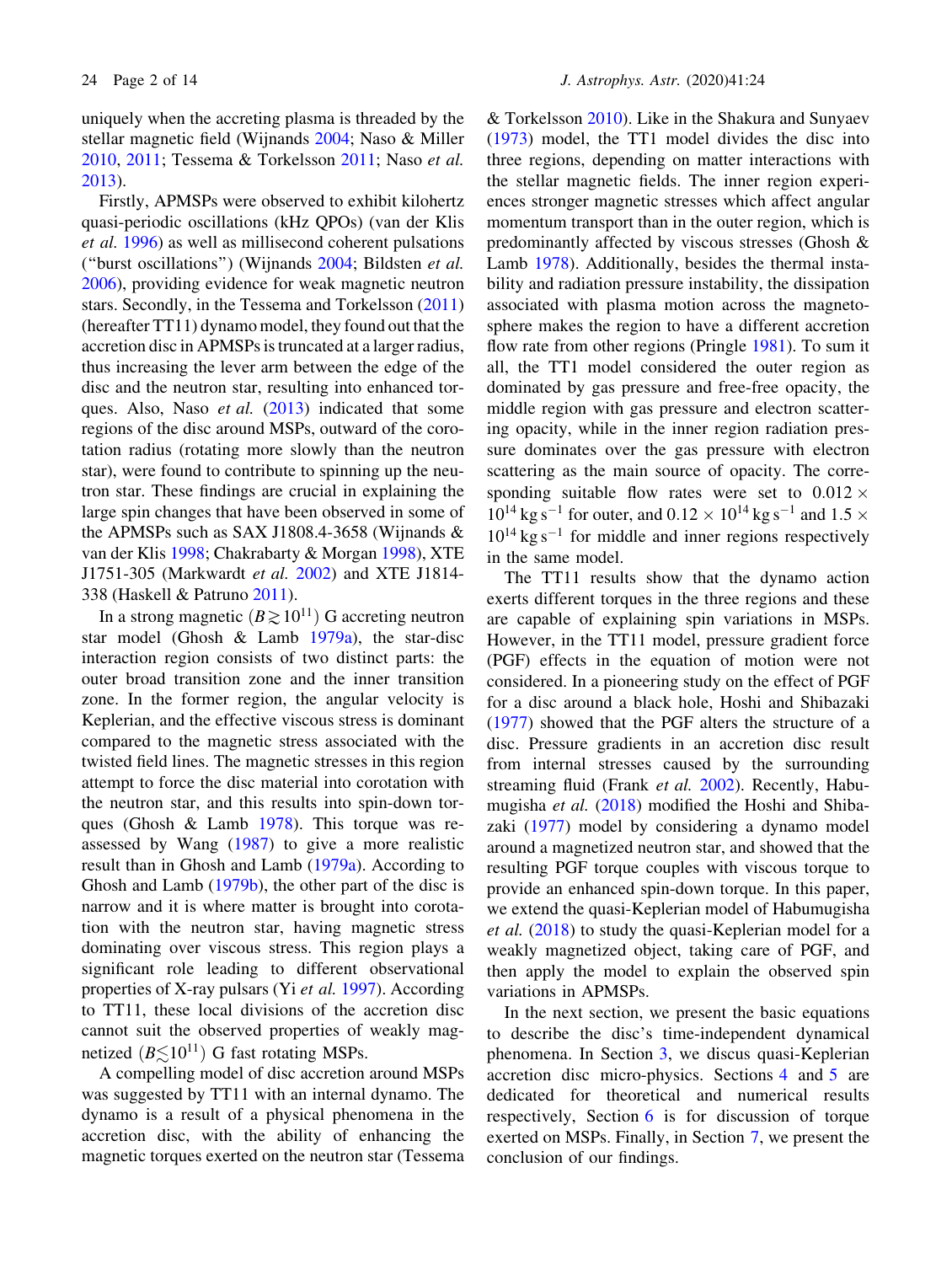## <span id="page-2-0"></span>2. Basic model equations

The interaction between a star and an accretion disc is best described by employing either spherical coordinates (Elsner & Lamb [1977](#page-13-0); Ghosh & Lamb [1978\)](#page-13-0) or cylindrical coordinates (Ghosh & Lamb [1979a](#page-13-0), [b](#page-13-0)). For the dynamics of a quasi-Keplerian model, we consider cylindrical polar coordinates  $(R, \phi, z)$  with matter inflow assumed to lie very close to the plane  $z = 0$  and we modify the angular velocity,  $\Omega'_k$  as

$$
\Omega'_{k} = \nu_{\phi}/R. \tag{1}
$$

Here  $v_{\phi}$  is the modified azimuthal velocity, which is expressed as (Campbell [1987\)](#page-13-0)

$$
v_{\phi} = \xi \sqrt{\frac{GM}{R}},\tag{2}
$$

where  $G$  is Newton's gravitational constant,  $M$  is the mass of the central object and  $\xi$  is a quasi-Keplerian parameter assumed to lie in the range  $0 \lt \zeta \leq 2$  (Hoshi & Shibazaki [1977\)](#page-13-0) and it is the range used in this study. This inequality depicts that for a physical meaning,  $\xi = 1$  Keplerian motion is regained while for large values of  $\xi$  ( $\xi >> 1$ ) the disc is distorted and the shape of the disc is slim (Abramowicz *et al.* [1988](#page-12-0)). We consider a thin, axisymmetric  $(\partial/\partial \phi = 0)$ , and steady  $(\partial/\partial t=0)$ , accretion disc with a non-relativistic viscous flow, i.e.,

$$
v_o/c < 1. \tag{3}
$$

Here c is the speed of light and  $v_o = l/j$  is a characteristic electromagnetic (or plasma) speed, while  $l$  and  $j$  are a typical length and time scales. This is a fundamental assumption of magnetohydrodynamics in a way that the speeds are non-relativistic. Some authors have considered models consisting of relativistic flows (e.g. Rezzolla *et al.*) [2014](#page-13-0); Bakala et al. [2010;](#page-12-0) Petri [2013,](#page-13-0) [2014](#page-13-0)) and recently, a general relativistic simulation was extended to APMSPs (Parfrey & Tchekhovskoy [2017](#page-13-0)) in a bid to obtain convincing explanation of high energy emissions observed in astronomical environments. However, many other authors working on magnetized accretion follow this approach (e.g. Ghosh & Lamb [1978](#page-13-0), [1979a,](#page-13-0) [b](#page-13-0); Pringle [1981](#page-13-0); Wang [1987](#page-13-0); Campbell [1987,](#page-13-0) [1992;](#page-13-0) Pringle [1992](#page-13-0); Wang [1995](#page-13-0); Lai [1998\)](#page-13-0) because it yields results that have been known over time to explain observable phenomenon.

In this study, we used the same basic equations as in Habumugisha et al. [\(2018](#page-13-0)) for conservation of mass, momentum and energy in an accretion disc. Integrating vertically, the mass conservation yields

$$
\dot{M} = -2\pi R \int_{-H}^{+H} \rho v_R \, \mathrm{d}z = -2\pi R \Sigma v_R,\tag{4}
$$

where  $\dot{M}$  is the accretion rate,  $\Sigma = \int_{-H}^{+H} \rho \, dz$  is the surface density,  $\rho$  is the density, H is the half-disc thickness and  $v_R$  is the radial velocity. Here we note that  $\dot{M}$  is a constant for a steady disc (Bondi [1952](#page-12-0)) and basically depends on three parameters;  $R$ ,  $v_R$  and  $\Sigma$ .

Following the basic equation manipulation in Habumugisha et al. ([2018\)](#page-13-0), the three components of momentum equation are:

(i) radial component

$$
\frac{\partial \Pi}{\partial R} = -\Sigma \left[ v_R \frac{\partial v_R}{\partial R} - \frac{v_\phi^2}{R} \right] - \frac{\Sigma GM}{R^2} + \left[ \frac{B_z B_R}{\mu_0} \right]_{z=-H}^{z=+H},\tag{5}
$$

(ii) azimuthal component

$$
\Sigma \left[ v_R \frac{\partial (R v_\phi)}{\partial R} \right] = R \left[ \frac{B_z B_\phi}{\mu_0} \right]_{z=-H}^{z=+H} \tag{6}
$$

$$
+\frac{1}{R}\frac{\partial}{\partial R}\left[R^3(\nu\Sigma)\frac{\partial}{\partial R}\left(\frac{\nu_{\phi}}{R}\right)\right],\tag{7}
$$

(iii) and vertical component

$$
P(R) = \int_{-H}^{+H} \frac{\rho GM}{(R^2 + z^2)^{\frac{3}{2}}} dz
$$

$$
- \int_{-H}^{+H} \rho \left[ v_R \frac{\partial v_z}{\partial R} + v_z \frac{\partial v_z}{\partial z} \right] dz.
$$
 (8)

Here,  $B_R$ ,  $B_{\phi}$ ,  $B_z$  and  $v_R$ ,  $v_{\phi}$ ,  $v_z$  are the radial, azimuthal and vertical components of the magnetic field B and velocity **v** respectively,  $\Pi = \int_{-H}^{+H} P \, dz$  with  $P(R)$  as the pressure,  $\mu_0$  is the permeability of free space and v is the kinematic viscosity. The kinematic viscosity  $\nu$  is expressed as (Shakura & Sunyaev [1973](#page-13-0)),

$$
v = \alpha_{ss} c_s H,\tag{9}
$$

where  $\alpha_{ss}$  is a constant showing the strength of viscosity and  $c_s = (P/\rho)^{1/2}$  is the isothermal sound speed.

The vertical field component,  $B_z$  (Wang [1987](#page-13-0)) and the radial field component,  $B_R$  (Lai [1998\)](#page-13-0) are stated as

$$
B_z = -\frac{\mu}{R^3},\tag{10}
$$

and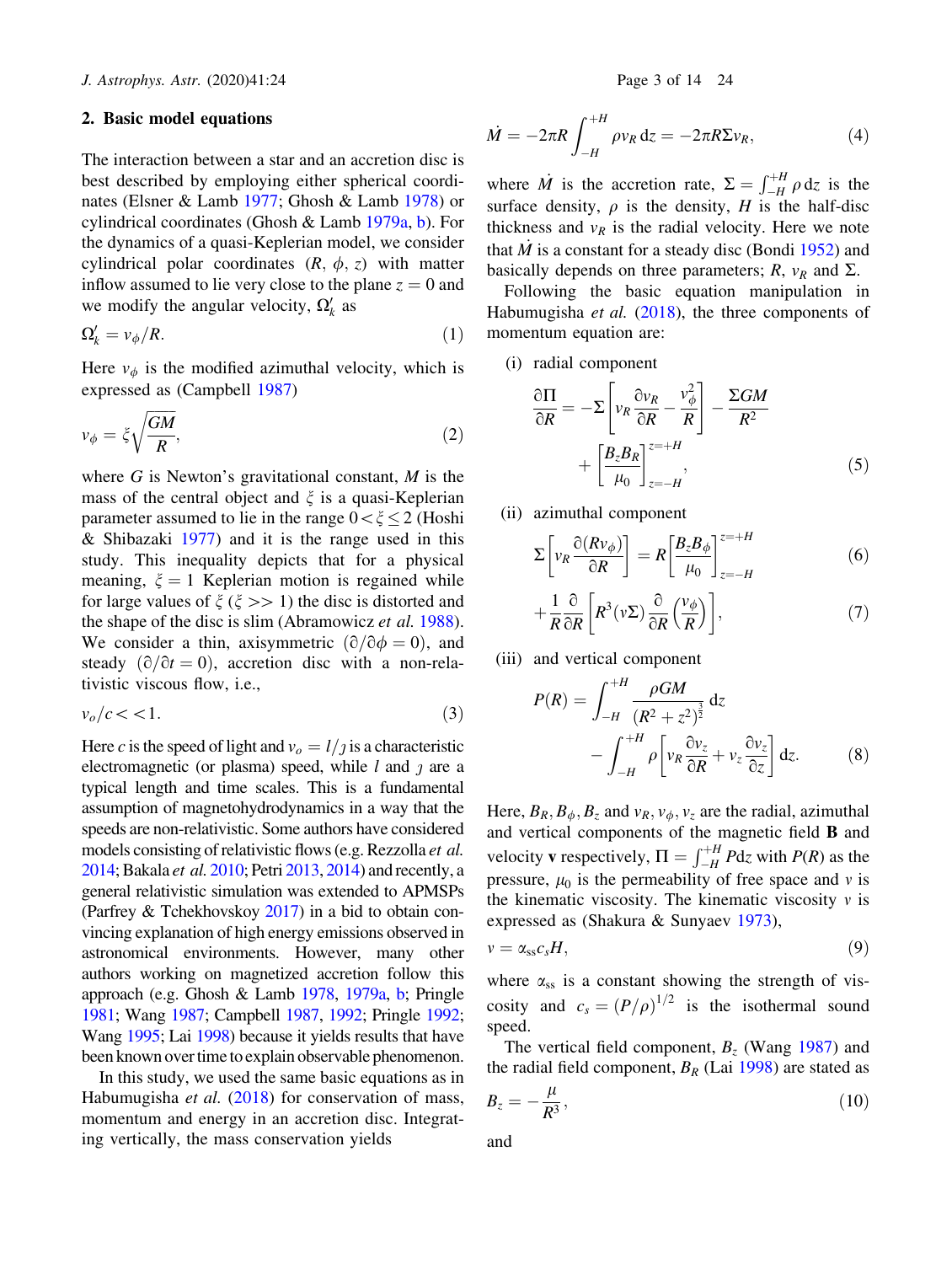<span id="page-3-0"></span>

$$
B_R = -\frac{B_z}{R} \left( \frac{v_R}{\Omega'_k} \right),\tag{11}
$$

with  $\mu$  as the magnetic dipole moment of the neutron star. There are two components of  $B_{\phi}$ : the shear component and the dynamo component. The sheared component  $B_{\phi, \text{shear}}$  is given in terms of the modified  $\Omega'_k$  as

$$
B_{\phi,\text{shear}} = -\gamma B_z \left[ 1 - \left( \frac{\Omega_s}{\Omega'_k} \right) \right]. \tag{12}
$$

In Equation (12),  $\Omega_s$  is the angular velocity of the star, while  $\gamma \gtrsim 1$  is a dimensionless parameter usually defined as the quotient when radial distance  $R$  is divided by the vertical velocity shear length scale (Ghosh & Lamb  $1979a$ ). Thus, from Equations ([2](#page-2-0)),  $(10)$  $(10)$  and  $(12)$ , we obtain

$$
B_{\phi,\text{shear}} = \frac{\gamma \mu}{R^3} \left[ 1 - \frac{1}{\xi} \left( \frac{R}{R'_{\text{co}}} \right)^{3/2} \right]. \tag{13}
$$

In this model  $R'_{\rm co} = \xi^{2/3} R_{\rm co}$  is the quasi-Keplerian corotation radius, where  $R_{\rm co}$  is the usual corotation radius expressed as (Tessema & Torkelsson [2010](#page-13-0))

$$
R_{\rm co} = \left(\frac{GMP_{\rm spin}^2}{4\pi^2}\right)^{\frac{1}{3}} = 1.5 \times 10^6 P_{\rm spin}^{\frac{2}{3}} M_1^{\frac{1}{3}},\tag{14}
$$

where  $P_{spin} = 2\pi/\Omega_s$  is the spin period of the star,  $M_1$ is the ratio of mass of the accretor  $(M)$  to solar mass  $(M_{\odot})$ , i.e.,  $M_1 = M/M_{\odot}$ . The component  $B_{\phi, dyn}$  arising due to dynamo action, is expressed as (Tessema & Torkelsson [2011](#page-13-0))

$$
B_{\phi, \text{dyn}} = \epsilon (\alpha_{\text{ss}} \mu_0 \gamma_{\text{dyn}} P(R))^{\frac{1}{2}}, \tag{15}
$$

where  $\epsilon$  is a factor which describes the direction of the magnetic field and  $\gamma_{\text{dyn}} = B_{\phi}/B_R$  (Torkelsson [1998\)](#page-13-0) is the azimuthal pitch. As usual,  $\gamma_{dyn}$  signifies the rate of recconnection and amplification of toroidal field (Campbell [1999\)](#page-13-0). In reference to the standard model, we use the value of  $\alpha_{ss} = 0.01$  (Shakura & Sunyaev [1973\)](#page-13-0) and  $\gamma_{dyn} = 10$  while  $-1 \le \epsilon \le +1$  (Brandenburg et al. [1995](#page-12-0)). These basic equations are not explicit in the parameters comprising them. Therefore, we need to identify some accretion disc micro-physics.

# 3. Accretion disc micro-physics

With accretion disc micro-physics, we mean such parameters as: opacity, temperature, equation of state, pressure and scale height. These quantities were first used by Bardeen and Petterson [\(1975](#page-12-0)) in order to understand disc alignment in the centres of active galactic nuclei. Here the rationale of these microphysics is to obtain a complete structure of a quasi-Keplerian disc and thereby explain the dynamics of accretion driven pulsars.

#### 3.1 Opacity and temperature

In an optically thick accretion disc, the rate at which energy is deposited in the disc per unit area by dissipative process, e.g. viscous dissipation, must be equal to the rate at which the disc can radiate this energy away per unit area (Pringle [1981](#page-13-0)).

The energy balance has (Frank *et al.* [2002\)](#page-13-0)

$$
\mathbf{v} \cdot \mathbf{f}_v = \nabla \cdot \mathbf{F}_{\text{rad}},\tag{16}
$$

where  $f_v$  is the viscous force and  $F_{rad}$  is the radiative energy flux. Thus a balance between radiative losses and viscous dissipation gives a relation between temperature and radial distance along the disc. For a quasi-Keplerian disc approximation, the total dissipated power per unit surface area is equal to the radiation flux. This is the required energy equation that can relate most of the physical quantities (refer to Frank et al. [\(2002\)](#page-13-0) for details of derivation for a Keplerian case)

$$
\frac{9}{8}\xi^2v\Sigma\frac{GM}{R^3} = \frac{4}{3}\frac{\sigma T_c^4}{\tau},\qquad(17)
$$

where  $\sigma$  is the Stefan Boltzmann constant and  $\tau$  is the optical depth of the disc defined as (Shapiro & Teukolsky [2004\)](#page-13-0)

$$
\tau = \frac{1}{2} \Sigma \kappa = \frac{1}{2} \Sigma (\kappa_{\rm es} + \kappa_{\rm ff}), \tag{18}
$$

where  $\kappa$  is the opacity with  $\kappa_{\rm es}$  as the electron scattering opacity and  $\kappa_{\text{ff}}$  as the free–free opacity. Here  $\kappa_{\rm es} = 0.40 \,\rm cm^2 \, g^{-1}$  and using Kramer's law  $\kappa_{\text{ff}} = \kappa_0 \rho T_c^{-3.5} \text{ cm}^2 \text{ g}^{-1} \text{ K}^{-3.5}$ . The constant  $\kappa_0 = 5 \times$  $10^{24}$  for our astronomical environment i.e. accretion disc around magnetized neutron stars (Frank et al.  $2002$ ). Thus, from Equations (17) and (18), the temperature at mid-plane of the disc can be expressed as

$$
T_c^4 = \frac{27}{32\sigma} \xi^2 \rho H(\kappa_{\rm es} + \kappa_{\rm ff})(v\Sigma) \frac{GM}{R^3}.
$$
 (19)

The temperature  $T_c$  is the typical disc interior temperature that is related to the disc total pressure P through density  $\rho$  at  $z \approx 0$  (the temperature at the midplane of the disc).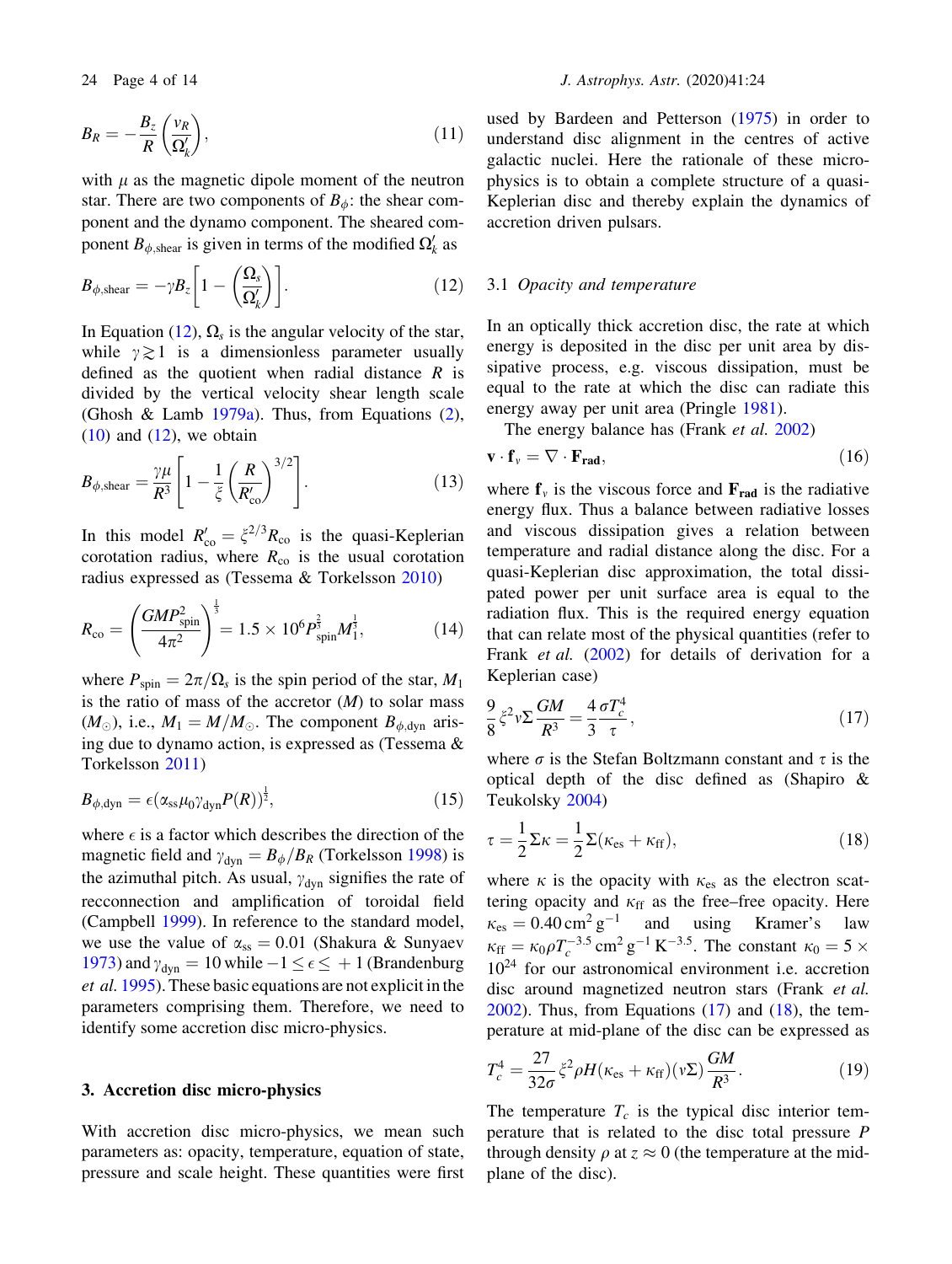#### <span id="page-4-0"></span>3.2 Pressure and vertical scale height

The total pressure  $P$  of the disc material is, essentially, the sum of thermal gas pressure ( $\sim T_c$ ) and radiation pressure ( $\sim T_c^4$ ), expressed as (Shakura & Sunyaev [1973\)](#page-13-0)

$$
P(\rho, T_c) = \left(\rho \frac{k_B T_c}{\bar{\mu} m_p} + \frac{4\sigma T_c^4}{3c}\right),\tag{20}
$$

where  $k_B$  is Boltzmann constant,  $\bar{\mu}$  is the mean molecular weight, and  $m_p$  the mass of a proton. Since there is no flow in the vertical direction i.e.  $v_z = 0$ , the vertical hydrostatic equilibrium must hold. Therefore, the pressure at the mid-plane of the disc is obtained from Equation ([8](#page-2-0)) as

$$
P(R) = \rho \left(\frac{GM}{R^3}\right) H^2. \tag{21}
$$

Radial angular momentum transport is due to the  $R \phi$  plane of the turbulent stress tensor (Campbell [1992\)](#page-13-0). The viscous stress (force per unit area)  $f_{R\phi}$ exerted in the  $\phi$  direction by the fluid element at R on neighboring elements at  $R + dR$ , is related to the Maxwell stress tensor and is given as (Frank et al. [2002\)](#page-13-0)

$$
f_{R\phi} = \frac{3}{4}\xi(\nu\Sigma)\left(\frac{GM}{R^3}\right)^{\frac{1}{2}}H^{-1}.
$$
 (22)

According to the Shakura and Sunyaev ([1973\)](#page-13-0)  $\alpha$ -parameterization, the pressure  $P(R)$  in Equation (21) is related with stress in Equation (22) to get

$$
f_{R\phi} = \alpha_{ss} P(R). \tag{23}
$$

The density  $\rho$  of the gas in a quasi-Keplerian disc is thus obtained as

$$
\rho = \frac{3}{4} \frac{\xi(\nu \Sigma)}{\alpha_{\rm ss} H^3} \left(\frac{GM}{R^3}\right)^{-\frac{1}{2}}.
$$
\n(24)

Equating Equations  $(20)$  and  $(21)$ , yields the vertical scale height as

$$
H = \left(\frac{k_{\rm B}T_c}{\bar{\mu}m_p} + \frac{4\sigma T_c^4}{3c\rho}\right)^{\frac{1}{2}} \left(\frac{R^3}{GM}\right)^{\frac{1}{2}}.
$$
 (25)

This implies that in a quasi-Keplerian model around a fast rotator, H will have different local solutions i.e., outer, middle and inner regions depending on  $T_c$ .

(1) The outer and middle regions are dominated by gas pressure, albeit the outer region has free-free interaction while in the middle region electron scattering is the main source of opacity, then  $\left(\frac{k_B T_c}{\bar{\mu}m_p} >> \frac{4\sigma T_c^4}{3c\rho}\right)$ . Therefore from Equation (25), the outer and middle regions have  $H(R)$  expressed as

$$
HO(R) = HM(R)
$$
  
= 
$$
\left(\frac{k_B T_c}{\bar{\mu}m_p}\right)^{\frac{1}{2}} \left(\frac{R^3}{GM}\right)^{\frac{1}{2}}.
$$
 (26)

(2) Inner region is dominated by radiation pressure and electron scattering opacity. As a result  $\left(\frac{k_{\rm B}T_c}{\bar{\mu}m_p} \ll \frac{4\sigma T_c^4}{3c\rho}\right)$  and  $(1\pi T^4)$ 

$$
HI(R) = \left(\frac{4\sigma T_c^4}{3c\rho}\right)^{\frac{1}{2}} \left(\frac{R^3}{GM}\right)^{\frac{1}{2}}.
$$
 (27)

It can be noted that both the outer and the middle regions are independent of  $\rho$ , while in the inner region  $H \propto (T_c^2/\sqrt{\rho})$ . Accordingly the temperatures build up for radiation pressure to overcome gas pressure in the inner region (Shakura & Sunyaev [1973\)](#page-13-0). These Equations  $(26)$  and  $(27)$  help to get the local disc solutions for a quasi-Keplerian model.

## 4. Theoretical results

In this section, we present the theoretical results for global and local disc solutions. Of interest also is the local pressure gradient solution.

## 4.1 Global and local disc solutions

On simplifying Equation ([7](#page-2-0)) using Equations [\(10](#page-2-0))– [\(15](#page-3-0)), we get a single first order differential equation showing rate at which material flows for a quasi-Keplerian accretion disc around MSP as

$$
\left(v\Sigma\right)' = \frac{\dot{M}}{6\pi R} - \frac{\left(v\Sigma\right)}{2R}
$$
  
 
$$
- \epsilon \xi^{-1} \left(\frac{4\mu^2 \gamma_{\text{dyn}}}{3\mu_0 H} \left(v\Sigma\right)\right)^{\frac{1}{2}} \left(GM\right)^{-\frac{1}{4}} R^{-\frac{9}{4}}
$$
  
 
$$
- \xi^{-1} \frac{4\mu^2 \gamma}{3\mu_0} \left(GM\right)^{-\frac{1}{2}} R^{-\frac{9}{2}} \left[1 - \xi^{-1} \left(\frac{R}{R'_{\text{co}}}\right)^{\frac{3}{2}}\right]. (28)
$$

We notice that in Equation (28),  $(v\Sigma) \rightarrow \dot{M}/3\pi$  as  $R \rightarrow \infty$  giving a boundary condition. At this stage, it is convenient to introduce a dimensionless rate of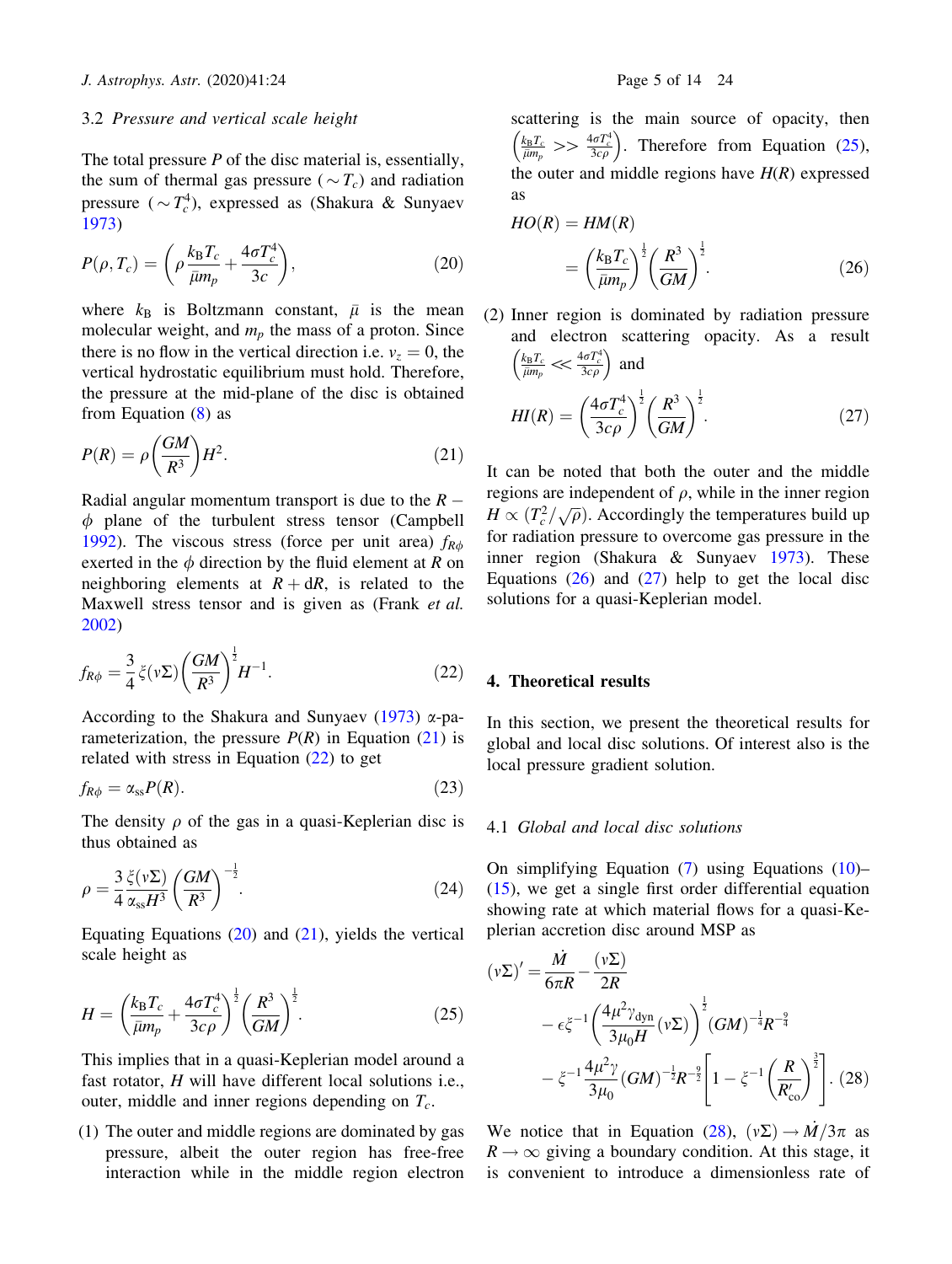<span id="page-5-0"></span>mass flow and radial length variables  $\Lambda$  and r respectively, so that

$$
\Lambda = \frac{(v\Sigma)}{\dot{M}},\tag{29}
$$

$$
r = \frac{R}{R_A}.\tag{30}
$$

Here r is a dimensionless radial coordinate and  $R_A$ is the Alfvén radius, which is a characteristic radius at which the disc plasma is channeled along the stellar magnetic fields (Wang [1987\)](#page-13-0).  $R_A$  is expressed as

$$
R_{A} = \left(\frac{2\pi^{2} \mu^{4}}{GM\dot{M}^{2} \mu_{0}^{2}}\right)^{\frac{1}{7}}
$$
  
= 1.4 × 10<sup>4</sup>M<sub>1</sub><sup>- $\frac{1}{7}$</sup> M<sub>14</sub><sup>- $\frac{2}{7}$</sup> M<sub>16</sub><sup>4</sup>m, (31)

where  $\dot{M}$  is the rate of accretion,  $\mu_{16}$  is the stellar magnetic dipole moment in units of  $10^{16}$  T m<sup>3</sup> and  $\dot{M}_{14}$  is the accretion rate in units of  $10^{14}$  kg s<sup>-1</sup>. Re-writing Equation [\(28](#page-4-0)) in terms of  $\Lambda$  and r we get

$$
\Lambda' = \frac{1}{6\pi r} - \frac{\Lambda}{2r} - \frac{\epsilon}{\xi}
$$
  

$$
\left(\frac{4\mu^2 \gamma_{\text{dyn}}}{3\mu_0 H \dot{M}} \Lambda\right)^{\frac{1}{2}} (GM)^{-\frac{1}{4}} R_A^{-\frac{5}{4}} r^{-\frac{9}{4}}
$$
  

$$
-\frac{1}{\xi} \frac{4\mu^2 \gamma}{3\mu_0 M} (GM)^{-\frac{1}{2}} R_A^{-\frac{7}{2}} r^{-\frac{9}{2}}
$$
  

$$
\left[1 - r^{\frac{3}{2}} \left(\frac{\omega_s}{\xi}\right)\right],
$$
 (32)

where  $\Lambda' = d\Lambda/dr$  and  $\omega_s$  is a fastness parameter expressed as (Elsner & Lamb [1977](#page-13-0)):

$$
\omega_s = (R_A/R_{\rm co})^{\frac{3}{2}}
$$
  
= 0.36M<sub>1</sub><sup>-5</sup>M<sub>14</sub><sup>-3</sup>M<sub>16</sub><sup>-3</sup>M<sub>16</sub><sup>6</sup>( $\frac{4.8 \text{ ms}}{P_{\rm spin}}$ ), (33)

where  $P_{spin}$  is the spin period of the central object, measured in milliseconds (ms). The global solution (Equation  $(32)$ ) is important in this study because some of the local structural equations and pressure gradient force are dependent on it.

The quasi-Keplerian model of Habumugisha et al. ([2018\)](#page-13-0), for a disc surrounding a magnetized neutron star dealt with the gas dominated outer region of the disc. It was found that the disc behavior is indistinguishable in the outer region irrespective of the spin period for both Keplerian and quasi-Keplerian. This is because the outer region is slowly rotating as compared to the inner region. Therefore, it is prudent to focus on the inner and middle regions of the disc.

In the middle region, we have gas pressure  $P_g \gg$ radiation pressure  $P_r$  but  $\kappa_{es} \gg \kappa_{ff}$  and on using Equation  $(29)$  and  $(30)$  in Equation  $(26)$  $(26)$  we have

$$
HM(r) = \left[ \left( \frac{k_{\rm B}}{m_p \bar{\mu}} \right)^{\frac{2}{5}} \left( \frac{81 \kappa_{\rm es}}{128 \sigma \alpha_{\rm ss}} \right)^{\frac{1}{10}} \left( \frac{GM}{(rR_A)^3} \right)^{-\frac{7}{20}} \right]
$$
  

$$
(\dot{M}\Lambda)^{\frac{1}{5}}.
$$
 (34)

Carefully using the definitive equations (Equa-tion ([15\)](#page-3-0)) for  $B_{\phi, \text{dyn}}$  and Equations [\(17](#page-3-0)) to ([24\)](#page-4-0) for  $\Sigma$ ,  $T_c$ ,  $P_c$ ,  $\rho_c$  and  $\tau$ , with Equations (29), (30) and (34), we obtain the disc structure equations as

$$
\Sigma = \frac{3}{2\alpha_{\rm ss}} \left(\frac{m_p \bar{\mu}}{k_{\rm B}}\right)^{\frac{4}{5}} \left(\frac{81\kappa_{\rm es}}{128\sigma\alpha_{\rm ss}}\right)^{-\frac{1}{5}}
$$

$$
\left(\frac{GM}{R^3}\right)^{\frac{1}{5}} \left(\nu \Sigma\right)^{\frac{3}{5}} \zeta^{\frac{2}{5}}.
$$
 (35)

The mid-plane temperature is obtained as

$$
T_c = \left(\frac{m_p \bar{\mu}}{k_B}\right)^{\frac{1}{5}} \left(\frac{81\kappa_{\rm es}}{128\sigma\alpha_{\rm ss}}\right)^{\frac{1}{5}}
$$

$$
\left(\frac{GM}{R^3}\right)^{\frac{3}{10}} (\nu\Sigma)^{\frac{2}{5}} \zeta^{\frac{3}{5}}.
$$
 (36)

The pressure, density and the optical depth of the disc are respectively,

$$
P = \frac{3}{4\alpha_{\rm ss}} \left(\frac{m_p \bar{\mu}}{k_B}\right)^{\frac{7}{5}} \left(\frac{81\kappa_{\rm es}}{128\sigma\alpha_{\rm ss}}\right)^{-\frac{1}{10}} \left(\frac{GM}{R^3}\right)^{\frac{17}{20}} (\nu \Sigma)^{\frac{4}{5}} \zeta^{\frac{7}{10}}, \tag{37}
$$

$$
\rho = \frac{3}{4\alpha_{\rm ss}} \left(\frac{m_p \bar{\mu}}{k_B}\right)^{\frac{6}{3}} \left(\frac{81\kappa_{\rm es}}{128\sigma\alpha_{\rm ss}}\right)^{-\frac{3}{10}}
$$

$$
\left(\frac{GM}{R^3}\right)^{\frac{11}{20}} (\nu \Sigma)^{\frac{2}{5}} \zeta^{\frac{1}{10}},\tag{38}
$$

$$
\tau = \frac{3}{\alpha_{\rm ss}} \left(\frac{m_p \bar{\mu}}{k_{\rm B}}\right)^{\frac{4}{3}} \left(\frac{81\kappa_{\rm es}}{128\sigma\alpha_{\rm ss}}\right)^{-\frac{1}{3}}
$$

$$
\left(\frac{GM}{R^3}\right)^{\frac{1}{3}} (\nu \Sigma)^{\frac{3}{5}} \zeta^{\frac{2}{5}}.
$$
(39)

Finally, we obtained the magnetic field generated by the internal dynamo as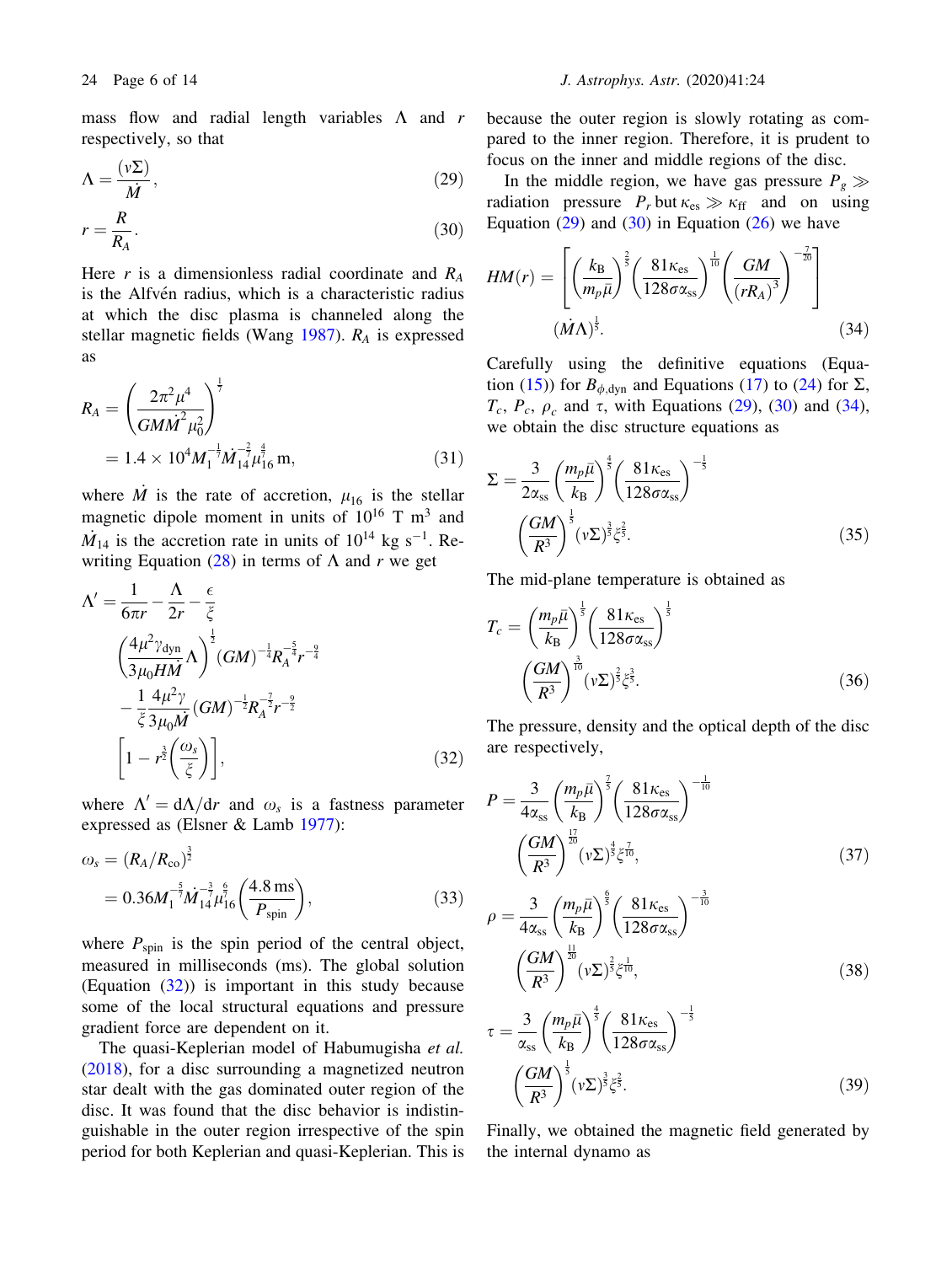<span id="page-6-0"></span>
$$
B_{\phi,\text{dyn}} = \left(\frac{3\mu_0\gamma_{\text{dyn}}}{4}\right)^{\frac{1}{2}} \epsilon \left(\frac{m_p\bar{\mu}}{k_B}\right)^{\frac{7}{10}} \left(\frac{81\kappa_{\text{es}}}{128\sigma\alpha_{\text{ss}}}\right)^{-\frac{1}{20}}
$$

$$
\left(\frac{GM}{R^3}\right)^{\frac{17}{40}} (\nu\Sigma)^{\frac{2}{5}} \zeta^{\frac{7}{10}}.
$$
(40)

On further simplifying this set of equations and substituting for  $m_p$ ,  $k_B$ ,  $G$ ,  $\kappa_{es}$  and  $\sigma$ , we have

$$
\Sigma = 7.1 \times 10^5 \bar{\mu}_3^4 \alpha_{ss}^{-\frac{4}{3}} M_1^{\frac{2}{7}} M_{14}^{\frac{27}{35}} \mu_{16}^{-\frac{12}{35}} \n\Lambda(r)^{\frac{3}{5}} r^{-\frac{3}{5}} \xi^{\frac{2}{5}} \text{kg m}^{-2},
$$
\n(41)

$$
T_c = 1.8 \times 10^8 \bar{\mu}^{\frac{1}{5}} \alpha_{ss}^{-\frac{1}{5}} M_1^{\frac{3}{7}} M_{14}^{\frac{23}{15}} \mu_{16}^{-\frac{18}{35}} \n\Lambda(r)^{\frac{2}{5}} r^{-\frac{9}{10}} \xi^{\frac{3}{5}} \text{K},
$$
\n(42)

$$
P_c = 3.1 \times 10^{15} \bar{\mu}^{\frac{2}{5}} \alpha_{ss}^{-\frac{9}{10}} M_1^{\frac{17}{14}} M_{14}^{\frac{107}{70}} \mu_{16}^{-\frac{51}{35}} \n\Lambda(r)^{\frac{4}{5}} r^{-\frac{51}{20}} \zeta_{10}^{-\frac{7}{10}} N m^{-2},
$$
\n(43)

$$
\rho_c = 2.1 \times 10^3 \bar{\mu}^5 \alpha_s^{-7} M_1^{11} M_{14}^{61} \mu_{16}^{-\frac{33}{35}} \n\Lambda(r)^{\frac{2}{5}} r^{-\frac{33}{20}} \xi^{\frac{1}{10}} \text{kg m}^{-3},
$$
\n(44)

$$
\tau = 1.4 \times 10^4 \bar{\mu}_{10}^{13} \alpha_{ss}^{-\frac{4}{5}} M_1^{\frac{2}{7}} M_{14}^{\frac{8}{15}} \mu_{16}^{\frac{12}{15}} \Lambda(r)^{\frac{3}{5}} r^{-\frac{3}{5}} \zeta^{\frac{2}{5}},\tag{45}
$$

$$
B_{\phi, dyn} = 6.2 \times 10^4 \epsilon \gamma_{dyn}^{\frac{1}{2}} \bar{\mu}^{\frac{1}{3}} \alpha_{ss}^{\frac{1}{20}} M_1^{\frac{12}{28}} M_{14}^{\frac{107}{140}} \mu_{16}^{-\frac{51}{70}} \n\Lambda(r)^{\frac{2}{5}} r^{-\frac{51}{40}} \zeta_{10}^{\frac{7}{10}} \text{T}.
$$
\n(46)

Similarly for the inner region we have  $P_g \gg$  $P_r$  but  $\kappa_{\rm es} \gg \kappa_{\rm ff}$  with

$$
HI(R) = \left[\frac{9\kappa_{\rm es}}{8c}\right](\dot{M}\Lambda),\tag{47}
$$

and the disc structure equations are

$$
\Sigma = 94\alpha_{\rm ss}^{-1} M_1^{-\frac{5}{7}} M_{14}^{-\frac{10}{7}} \mu_{16}^{\frac{6}{7}}
$$
  

$$
\Lambda(r)^{-1} r^{\frac{3}{2}} \zeta^{-3} \text{ kg m}^{-2},
$$
 (48)

$$
T_c = 1.9 \times 10^7 \alpha_{ss}^{-\frac{1}{4}} M_{1}^{\frac{5}{28}} M_{14}^{\frac{3}{28}} \mu_{16}^{-\frac{3}{14}} r^{-\frac{3}{8}} \xi^{-\frac{1}{4}} \text{K}, \tag{49}
$$

$$
P_c = 3.6 \times 10^{13} \alpha_{ss}^{-1} M_1^{\frac{5}{2}} M_{14}^{\frac{5}{2}} \mu_{16}^{-\frac{6}{2}}
$$
  

$$
r^{-\frac{3}{2}} \xi^{-1} N m^{-2},
$$
 (50)

$$
\rho_c = 3.1 \times 10^{-3} \alpha_{ss}^{-1} M_1^{-\frac{5}{7}} M_{14}^{-\frac{17}{7}} \mu_{16}^{\frac{6}{7}}
$$
  

$$
\Lambda(r)^{-2} r^{\frac{3}{2}} \xi^{-5} \text{ kg m}^{-3},
$$
 (51)

$$
\tau = 1.9\alpha_{ss}^{-1} M_1^{-\frac{5}{7}} \dot{M}_{14}^{-\frac{10}{7}} \mu_{16}^{\frac{6}{7}} \Lambda(r)^{-1} r^{\frac{3}{2}} \zeta^{-3},\tag{52}
$$

$$
B_{\phi, dyn} = 6.7 \times 10^3 \epsilon \gamma_{dyn}^{\frac{1}{2}} \alpha_{ss}^{\frac{1}{20}} M_1^{\frac{5}{14}} \n\dot{M}_{14}^{\frac{3}{14}} \mu_{16}^{-\frac{3}{7}} r^{-\frac{3}{4}} \xi^{-\frac{1}{2}} T.
$$
\n(53)

Apart from the toroidal magnetic field,

$$
B_{\phi,\text{shear}} = -3.7 \times 10^3 \gamma M_1^{3/7} M_{14}^{6/7}
$$
  

$$
\mu_{16}^{-5/7} (1 - \xi^{-1} \omega_s r^{3/2}) r^{-3} \text{ T}, \qquad (54)
$$

the rest of the structural equations change as we transit through the disc regions. However,  $B_{\phi,\text{shear}}$  will only vanish when  $\xi = \omega_s$ .

## 4.2 Pressure gradient local solutions

The effect of the surrounding fluid on the ring of the disc is obtained by adopting the  $\alpha$ -parametrization of Shakura and Sunyaev [\(1973](#page-13-0)). Thus, considering the dominant terms of Equation ([5\)](#page-2-0) without loss of generality, we can drop the term  $v_R \partial v_R / \partial R$  to obtain

$$
\frac{\partial \Pi}{\partial R} = \Sigma \left( \frac{v_{\phi}^2}{R} - \frac{GM}{R^2} \right). \tag{55}
$$

Using Equation ([2](#page-2-0)) and the pressure-density relation in Equation  $(24)$  $(24)$  in Equation  $(55)$ , it is easy to show that

$$
\frac{\partial \Pi}{\partial R} = \frac{3}{2} (\xi^2 - 1) \alpha_{ss}^{-1} (\nu \Sigma) (GM)^{\frac{1}{2}} R^{-\frac{1}{2}} H^{-2}.
$$
 (56)

Equation (56) is the pressure gradient equation expressed in terms of  $\Lambda$ . For  $\xi = 1$ , the PGF is zero, a state which corresponds to the Keplerian fashion. As the disc deviates from this state, the azimuthal velocity is faster and the disc material becomes more dense for  $\xi > 1$ . A reverse situation occurs when  $\xi$  < 1 (slower and less dense). Further, because of  $H$  in Equation (56), it indicates that there are separate local solutions for a disc around a MSP. Consequently, using Equations ([26\)](#page-4-0) and ([27\)](#page-4-0) in Equation (56), the pressure gradient in the middle region is

$$
\left. \frac{\partial \Pi}{\partial R} \right|_{\text{middle}} = 2.2 \times 10^{22} (\xi^2 - 1) \Lambda(r)^{\frac{3}{5}} r^{-\frac{21}{10}}, \tag{57}
$$

and the inner region is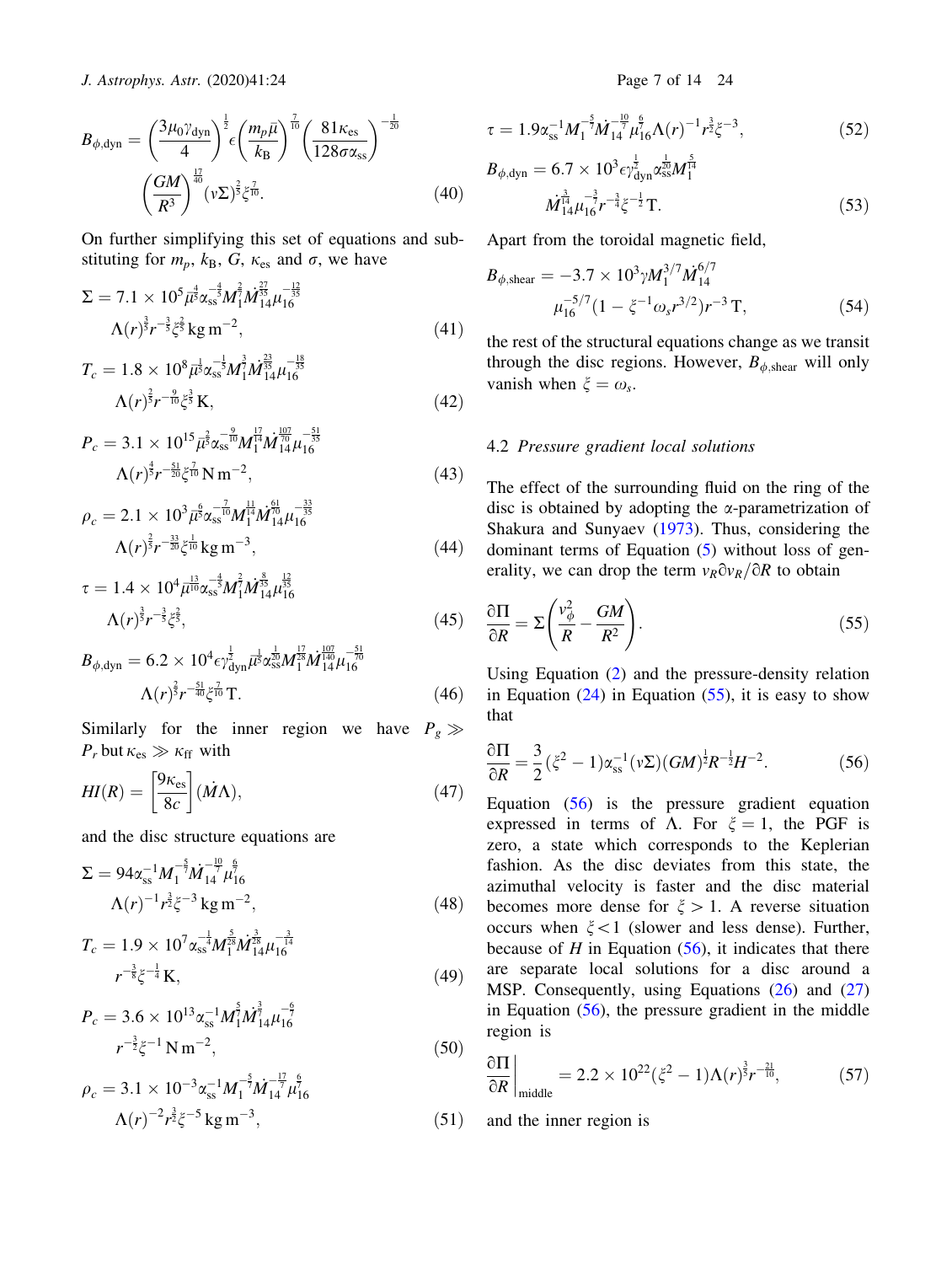<span id="page-7-0"></span>
$$
\frac{\partial \Pi}{\partial R}\bigg|_{\text{inner}} = 5.6 \times 10^{15} (\xi^2 - 1) \Lambda(r)^{-1} r^{-\frac{1}{2}}.
$$
 (58)

Comparing Equations [\(57](#page-6-0)) and [\(58](#page-6-0)), pressure gradient  $(\partial \Pi / \partial R)$ , is  $\propto \Lambda^{+0.6}$  in the middle region while  $\partial\Pi/\partial R \propto \Lambda^{-1}$  in the inner region. This implies that for a given  $\dot{M}$  (flow rate), PGF grows faster in the inner region than in the middle region. The inner region is known to be hot, where characteristic emissions originate from and the observed X-ray flux changes can be attributed to PGF influence. This layout gives a basis to find the numerical solution of a quasi-Keplerian accretion disc.

# 5. Numerical results

In a quasi-Keplerian model for a disc around MSP, we consider a neutron star with a mass  $M = 1.4M_{\odot}$  and a magnetic moment of  $10^{16}$  T m<sup>3</sup> which is accreting at an average flow rate of  $10^{14}$  kg s<sup>-1</sup> (Shapiro & Teukolsky [2004](#page-13-0)). Other parameters considered are  $\alpha_{ss} = 0.01$ ,  $\gamma = 1$  (Shakura & Sunyaev [1973\)](#page-13-0),  $\gamma_{dyn} =$ 10 (Brandenburg *et al.* [1995](#page-12-0)) and  $-0.1 \le \epsilon \le +0.1$ , a factor which describes the direction of the magnetic field (Tessema & Torkelsson [2011\)](#page-13-0). Further we consider a spin period of 4.8 milliseconds and vary the quasi-Keplerian parameters  $\xi$  from 0.1 to 1.5 as justified in  $\S2$ . This allows for a heuristic analysis of quasi-Keplerian disc dynamics.

The disc is expected to show transition from the outer region to the middle region at a point where electron scattering is equal to the free–free scattering  $(\kappa_{\rm es} = \kappa_{\rm ff})$  and middle to inner when gas pressure is balanced by radiation pressure  $(P_g = P_r)$ . Using the boundary condition that  $\Lambda \simeq 1/3\pi$  as  $r \to \infty$ , the transition radius from the middle region to the inner region is given by

$$
r_{\rm MI} = 13 \bar{\mu}^{\frac{8}{21}} M_1^{\frac{10}{21}} M_{14}^{\frac{22}{21}} \mu_{16}^{-\frac{4}{7}},\tag{59}
$$

while the transition radius from the outer region to the middle region is given by

$$
r_{\rm OM} = 49\bar{\mu}^{-\frac{1}{3}} M_1^{\frac{10}{21}} M_{14}^{\frac{20}{21}} \mu_{16}^{-\frac{4}{7}}.
$$
 (60)

In Table 1, we present the different accretion rates  $(1.2 \times 10^{12} \text{ kg s}^{-1} \text{ for outer}, 1.2 \times 10^{13} \text{ kg s}^{-1} \text{ for}$ middle,  $1.5 \times 10^{14}$  kg s<sup>-1</sup> for inner) (Shakura & Sunyaev [1973](#page-13-0)) and corresponding Alfvén radius, fastness parameter and transition radii (outer-middle  $(r<sub>OM</sub>)$  and middle-inner  $(r<sub>MI</sub>)$ ).

The numerical solution for Equation [\(32](#page-5-0)) with  $\epsilon = 0.1, 0.05, 0, -0.05$  and  $-0.1$  has two kinds of solutions at the inner edge of the accretion disc, depending on the kind of inflow. These cases are: case D and case V. The former occurs when

$$
\Lambda = 0,\tag{61}
$$

i.e., the curve crosses the r-axis. In this case we see that the corresponding  $\rho$  and  $T \longrightarrow 0$  at the inner edge. In the latter case, (case V)

$$
\Lambda \neq 0 \quad \text{or} \quad \frac{\mathrm{d}}{\mathrm{d}r} \left( r^3 \Lambda \frac{\mathrm{d}\Omega}{\mathrm{d}r} \right) = 0, \tag{62}
$$

i.e., when the curve does not cross the r-axis. The difference between these boundary conditions is that for case D to arise, viscosity does not contribute to driving the accretion (Shakura & Sunyaev  $1973$ ) while in case V, the inflow at the inner edge of the accretion disc is driven completely by the transfer of excess angular momentum from the accreting matter to the stellar magnetic field (Wang [1995](#page-13-0)). Basing on this comparison, we discuss separate numerical local solutions and effect of pressure gradient force in the next sub sections.

# 5.1 Inner region  $(1\lt r_{\text{MI}})$

In Figure [1,](#page-8-0) we present graphs of  $\Lambda(r)$  and  $d/dr(\Lambda\sqrt{r})$ for a choice of  $\xi = 0.8$ , 1.0 and 1.2. It can be observed that in Figure [1\(](#page-8-0)c), when  $\xi = 1$  (Keplerian motion), the solution is similar to that of TT11 where we have only case V  $(\Lambda \neq 0)$  solution. This can be verified using Figure [1](#page-8-0)(d) where  $d/dr(\Lambda\sqrt{r})$  is plotted against r. But when we consider the quasi-Keplerian case, it is found that when  $\xi > 1$  in Figure [1\(](#page-8-0)e), we also obtain all our solutions as case V (confirm with Figure  $1(f)$  $1(f)$ ). Only one case D solution (see Figure [1](#page-8-0)(a)) appears when  $\xi$  < 1. Still from Figure [1,](#page-8-0) we observe an interesting display where the position of the inner edge is shifted further inwards when  $\xi > 1$  $\xi > 1$  (Figure 1(e)) and outwards when  $\xi$  < 1 (Figure [1\(](#page-8-0)a)). Besides the parameter  $\xi$ , in the inner

Table 1. Accretion rates and corresponding Alfvén radius, fastness parameter and transition radii (outer-middle  $(r<sub>OM</sub>)$  and middle-inner  $(r<sub>MI</sub>)$ ).

| $\dot{M}_{14}$  | $R_A$ (m)           | $\omega_{\rm s}$ | $r_{OM}$ (m) | $r_{\text{MI}}$ (m) |
|-----------------|---------------------|------------------|--------------|---------------------|
| $0.12$ (Middle) | $2.4 \times 10^{4}$ | 0.36             | 9.0          | -                   |
| $1.50$ (Inner)  | $1.2 \times 10^{4}$ | 0.12             | 100          | 12                  |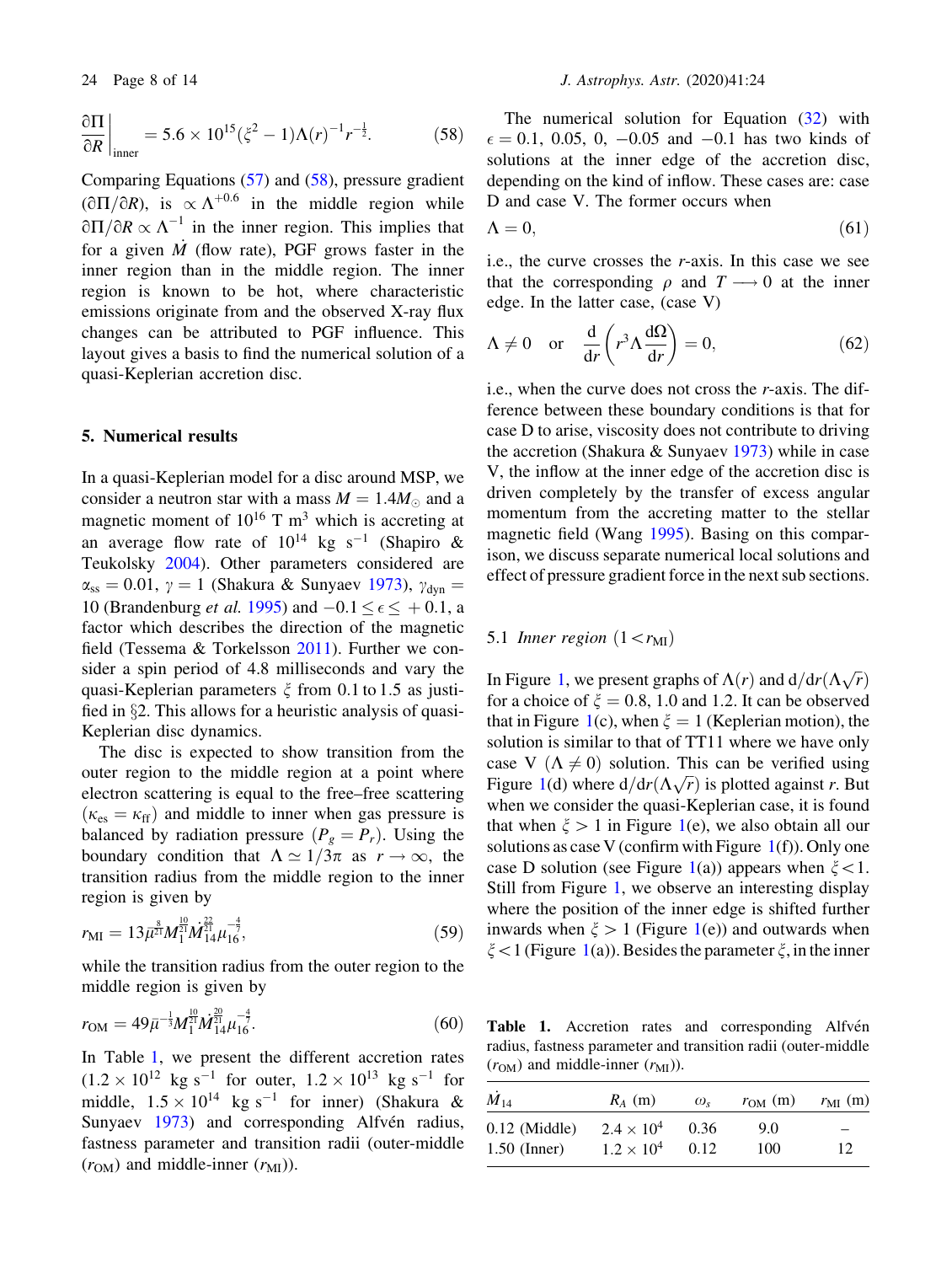<span id="page-8-0"></span>

**Figure 1.** Variation of dimensionless rate of mass flow,  $\Lambda(r)$  and  $d/dr(\sqrt{r}\Lambda)$  with radial distance for a neutron star within the *inner region*. The magnetic field generated by the dynamo are shown as follows:  $\epsilon = -0.1$  – dotted,  $\epsilon = -0.05$  – dotdashed,  $\epsilon = 0$  – black solid,  $\epsilon = 0.05$  – long-dashed and  $\epsilon = 0.1$  – dashed.

region, the dynamo parameter  $(\epsilon)$  has a significant effect in determining the location of the inner edge of the disc as it was the case for the TT11 model. The dynamo generated magnetic field by the dynamo are shown with  $\epsilon = -0.1$  dotted,  $\epsilon = -0.05$  dot-dashed,  $\epsilon = 0$  black solid,  $\epsilon = 0.05$  long-dashed and  $\epsilon = 0.1$  dashed. According to Naso *et al.* ([2013\)](#page-13-0), the complex dynamics of the inner region converts matter into an intense hot, completely ionised plasma, that interacts with the weak magnetic field to produce spinning up of the MSPs.

#### 5.2 Middle region  $(r_{\rm MI}\lt1\lt r_{\rm OM})$

The middle region is characterized by gas pressure, being greater than radiation pressure, but opacity is due to electron scattering (refer to TT11). Assuming a flow rate of  $\dot{M} = 1.2 \times 10^{13}$  kg s<sup>-1</sup> (Shapiro & Teukolsky [2004\)](#page-13-0), we obtain the numerical solutions in Figure [2](#page-9-0) for the middle region using Equation [\(32](#page-5-0)) for dynamo parameters  $\epsilon = 0.1, 0.05, 0, -0.05$  and  $-0.1$ . From Figure [2](#page-9-0)(c), we have one case D solution for  $\xi = 1.0$ . For clarity, see Figure [2\(](#page-9-0)d) where  $d/dr(\Delta\sqrt{r})$  is plotted against *r*. Another case D solution is obtained for  $\xi = 1.2$  (refer to Figure [2\(](#page-9-0)e)). This result corresponds to the dynamo parameter  $\epsilon = -0.1$ . When  $\xi = 0.8$ , the solution of Equation ([32\)](#page-5-0) provides two case D solutions (see Figure  $2(a)$  $2(a)$ ). This has a consequence on the total torque for this region as the viscous torque,  $N_{\text{visc}}$ vanishes ( $N_{\text{visc}} = 0$ ) for every case D. This case gives a chance for pressure gradient torque to have a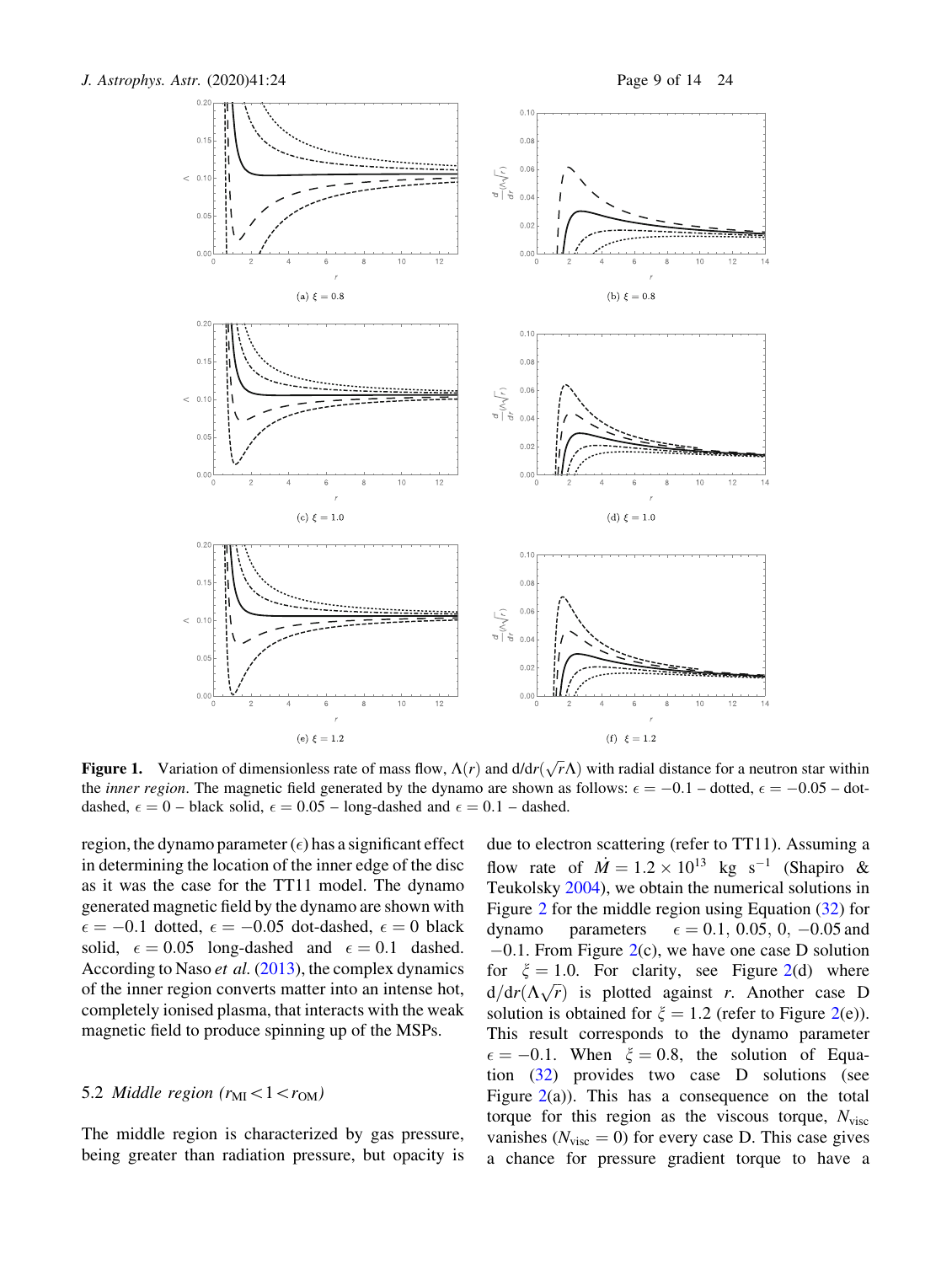<span id="page-9-0"></span>

**Figure 2.** Variation of dimensionless rate of mass flow,  $\Lambda(r)$  and  $d/dr(\sqrt{r}\Lambda)$  with radial distance for a neutron star within the *middle region*. The magnetic field generated by the dynamo are shown as follows:  $\epsilon = -0.1$  – dotted,  $\epsilon = -0.05$  – dotdashed,  $\epsilon = 0$  – black solid,  $\epsilon = 0.05$  – long-dashed and  $\epsilon = 0.1$  – dashed.

significant contribution to the total torque exerted on a MSP (Habumugisha et al. [2018](#page-13-0)).

# 5.3 Effect of pressure gradient force

To analyse the effect of PGF, we plot the solution of local PGF ( $\partial\Pi/\partial R$ ) using Equations [\(57](#page-6-0)) and [\(58](#page-6-0)). For middle region, we obtained Figures  $3(a)$  $3(a)$  and (b) while for inner region we have Figures  $3(c)$  $3(c)$  and (d). In general, for  $\xi > 1$ , we have a positive PGF (see Figures  $3(b)$  $3(b)$  and  $(d)$ ) and a negative PGF when the azimuthal quasi-Keplerian coefficient  $\xi$  is  $\langle 1 \rangle$  (see Figures [3\(](#page-10-0)a) and (c)). The pressure gradient in the inner region is greater than that in the middle region and so are the corresponding torques. Details of various torques exerted on MSPs are discussed in Section 6.

#### 6. Torques on MSP in a quasi-Keplerian disc

To obtain the torque acting on a MSP, we use a simple approach,

$$
N(R) = \int_{R_i}^{R_{\text{out}}} 2\pi RF(R) \, \mathrm{d}R \, \mathrm{N} \, \mathrm{m},\tag{63}
$$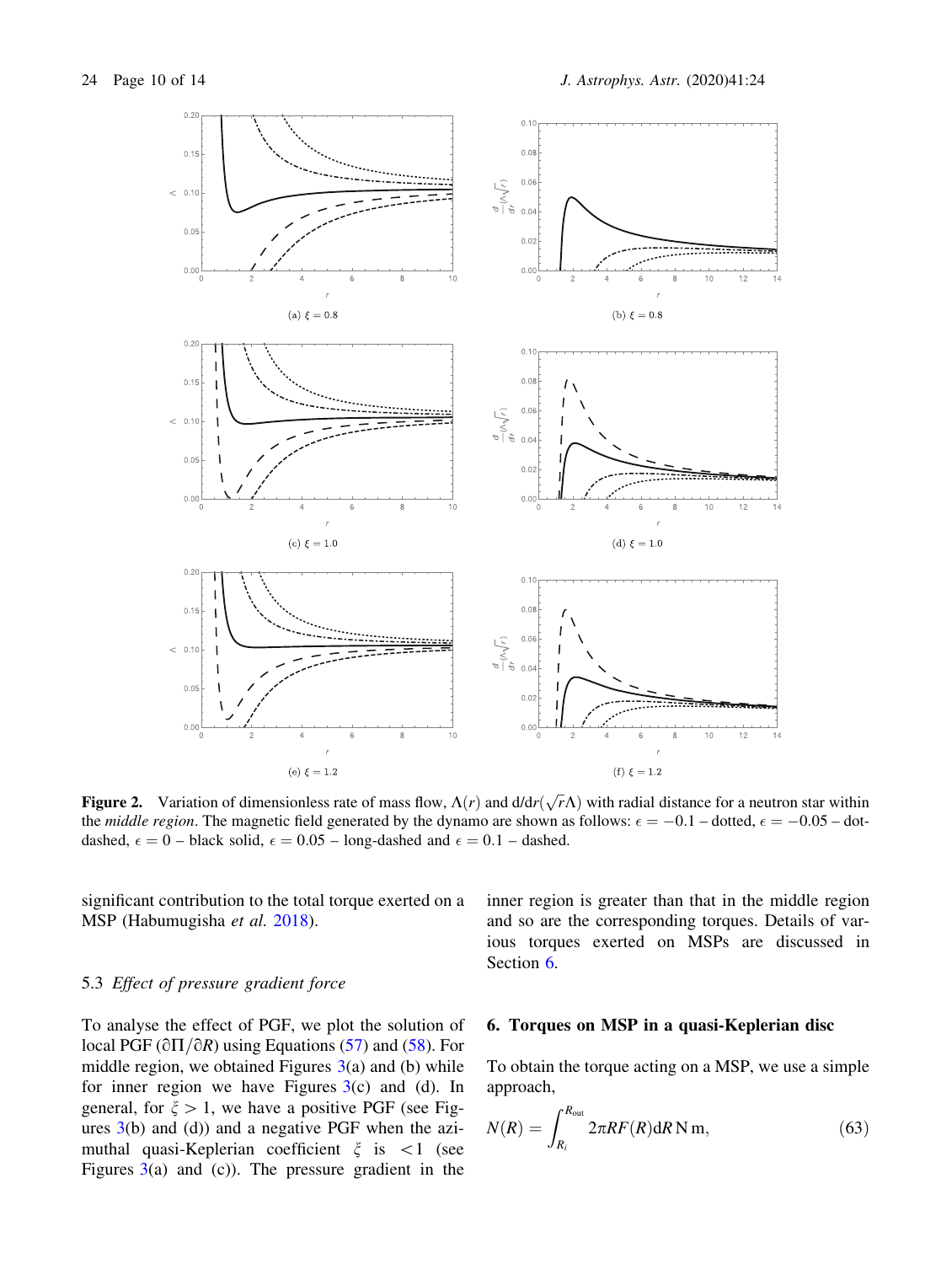<span id="page-10-0"></span>where  $N(R)$  is the torque and  $F(R)$  is the force. Using Equation ([55\)](#page-6-0) the torque contribution from the pressure gradient force is

$$
N_{\text{pgf}} = -2\pi \int_{R_i}^{R_{\text{out}}} \Sigma(\xi^2 - 1) \frac{GM}{R} dR, \qquad (64)
$$

while the other torques are as follows:

(i) the material torque

$$
N_{\text{adv}}(R_i) = \xi \dot{M} \sqrt{GMR_i} \,\text{N m},\tag{65}
$$

(ii) the viscous torque

$$
N_{\text{visc}}(R_i) = -3\pi \xi(\nu \Sigma) (GMR_i)^{\frac{1}{2}} \text{N m}, \tag{66}
$$

(iii) the dynamo torque

$$
N_{\rm dyn}(R_i) = \int_{R_i}^{R_{\rm out}} \frac{4\pi}{\mu_0} [B_z(B_{\phi,\rm dyn})] R^2 \, dR \, \text{N} \, \text{m}, \quad (67)
$$

(iv) and the shear component of the magnetic field yields a torque

$$
N_{\text{shear}}(R_i) = \int_{R_i}^{R_{\text{out}}} \frac{4\pi}{\mu_0}
$$
 (68)  

$$
[B_z(B_{\phi,\text{shear}})]R^2 \, \text{d}R \, \text{N m}.
$$

Equations  $(65)$  and  $(66)$  represents the material and viscous torques on the neutron star respectively, while Equations (67) and (68) are the magnetic torques. Here we note that both  $N_{\text{adv}}$  and  $N_{\text{visc}}$  are directly proportional to the term  $\zeta M$ ;  $\dot{M} = v\Sigma/\Lambda$ . Thus a change in  $\zeta$  or M will affect the magnitude of the torque. Infact, the resulting PGF torque couples with viscous torque (when  $\xi$  < 1) to provide a spin-down torque and a spinup torque (when  $\xi > 1$ ) (Habumugisha et al. [2018\)](#page-13-0).

We can further simplify Equations  $(64)$ – $(68)$  to obtain the local torque solutions as

$$
N_{\text{adv}}I = 2.4 \times 10^{26} \xi M_1^{\frac{3}{7}} M_{14}^{\frac{6}{7}} \mu_{16}^{\frac{2}{7}} \Lambda r_i^{\frac{1}{2}} \big|_{r_A}^{r_{\text{MI}}},\tag{69}
$$

$$
N_{\rm adv}M = 1.9 \times 10^{25} \xi M_1^{\frac{3}{7}} M_{14}^{\frac{6}{7}} \mu_{16}^{\frac{2}{7}} \Lambda r_i^{\frac{1}{2}} r_{\rm M}^{\rm OM},\tag{70}
$$

$$
N_{\rm visc}I = -2.3 \times 10^{27} \xi M_1^{\frac{3}{7}} M_{14}^{\frac{6}{7}} \mu_{16}^{\frac{2}{7}} \Lambda r_i^{\frac{1}{2}}|_{r_A}^{r_{\rm OM}},\tag{71}
$$

$$
N_{\rm visc}M = -1.8 \times 10^{26} \zeta M_1^{\frac{3}{7}} M_{14}^{\frac{6}{7}} \mu_{16}^{\frac{2}{7}} \Lambda r_i^{\frac{1}{2}} \big|_{r_{\rm MI}}^{r_{\rm OM}},\tag{72}
$$

$$
N_{\text{shear}} = 1.2 \times 10^{26} M_1^{\frac{3}{7}} M_{14}^{\frac{6}{7}} \mu_{16}^{\frac{2}{7}} \left[ 1 - 2 \frac{\omega_s}{\xi} r_i^{\frac{3}{2}} \right],\tag{73}
$$



**Figure 3.** Pressure gradient force ( $\partial \Pi / \partial R$ ) as a function of radial distance for a neutron star within the *middle region* (top panel) and inner region (bottom panel). The magnetic field generated by the dynamo are shown as follows:  $\epsilon = -0.1$ . dotted,  $\epsilon = -0.05$  – dot-dashed,  $\epsilon = 0$  – black solid,  $\epsilon = 0.05$  – long-dashed and  $\epsilon = 0.1$  – dashed.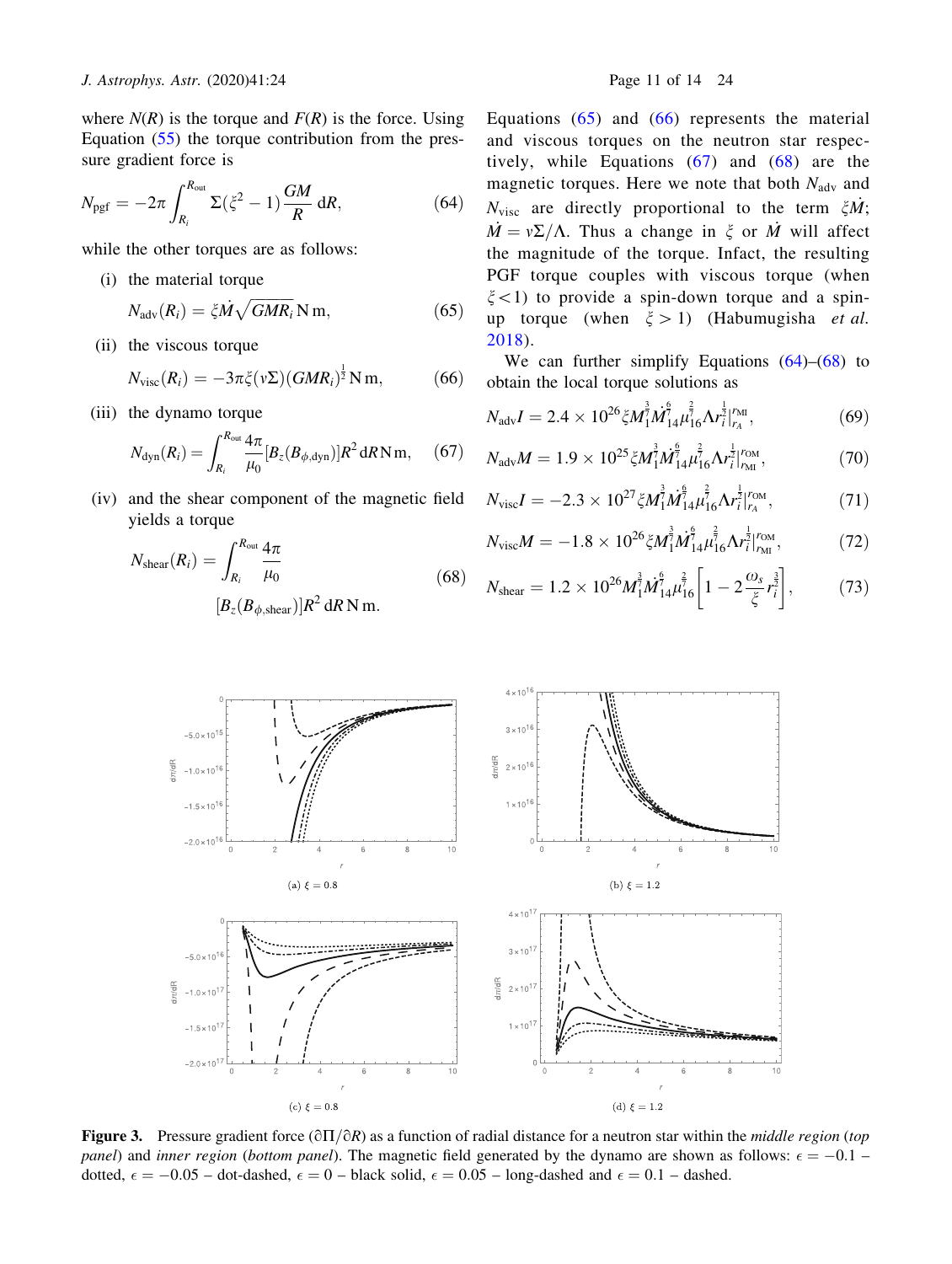<span id="page-11-0"></span>

| Table 2.        |                        | Net torque on a neutron star evaluated at |      | $R_{\rm in}.$                                                   |                                                                                                                                                                                                                                                                                                                                             |                                                                                                                                                                                                                                                        |                                                                                                                                                                                                                                                                                                                                                 |                                                                            |                                                                                                                                               |                                                                                                                                                                                                                                                                                                                        |
|-----------------|------------------------|-------------------------------------------|------|-----------------------------------------------------------------|---------------------------------------------------------------------------------------------------------------------------------------------------------------------------------------------------------------------------------------------------------------------------------------------------------------------------------------------|--------------------------------------------------------------------------------------------------------------------------------------------------------------------------------------------------------------------------------------------------------|-------------------------------------------------------------------------------------------------------------------------------------------------------------------------------------------------------------------------------------------------------------------------------------------------------------------------------------------------|----------------------------------------------------------------------------|-----------------------------------------------------------------------------------------------------------------------------------------------|------------------------------------------------------------------------------------------------------------------------------------------------------------------------------------------------------------------------------------------------------------------------------------------------------------------------|
| Model           | $\sigma_{\mathcal{M}}$ | $\breve{\phantom{a}}$                     | Case | $\widehat{B}$<br>$R_{\rm in}$                                   | $N_{\rm adv}~({\rm N~m})$                                                                                                                                                                                                                                                                                                                   | $N_{\rm visc}~({\rm N\,m})$                                                                                                                                                                                                                            | $N_{\rm shear}~(\rm N\,m)$                                                                                                                                                                                                                                                                                                                      | $N_{\rm dyn}~({\rm N\,m})$                                                 | $N_{\rm pgf}~({\rm N~m})$                                                                                                                     | $N_{\rm Total}~({\rm N~m})$                                                                                                                                                                                                                                                                                            |
| $M_{14} = 0.12$ | 0.7                    |                                           |      | 10 <sup>5</sup>                                                 | $\times\,10^{25}$                                                                                                                                                                                                                                                                                                                           |                                                                                                                                                                                                                                                        | $10^{24}$                                                                                                                                                                                                                                                                                                                                       | $1.4\times10^{25}$ $1.3\times10^{25}$                                      |                                                                                                                                               | $-8.0 \times 10^{25}$                                                                                                                                                                                                                                                                                                  |
|                 |                        |                                           |      | 10 <sup>4</sup><br>$\times$<br>$\frac{1}{7}$ .7                 |                                                                                                                                                                                                                                                                                                                                             |                                                                                                                                                                                                                                                        | $10^{24}\,$<br>$\times$ $\times$ $\times$<br>$-1.9$<br>$-3.5$                                                                                                                                                                                                                                                                                   |                                                                            |                                                                                                                                               |                                                                                                                                                                                                                                                                                                                        |
|                 |                        |                                           |      | 10 <sup>4</sup>                                                 |                                                                                                                                                                                                                                                                                                                                             |                                                                                                                                                                                                                                                        | $10^{24}\,$                                                                                                                                                                                                                                                                                                                                     |                                                                            |                                                                                                                                               |                                                                                                                                                                                                                                                                                                                        |
|                 |                        |                                           |      | 10 <sup>4</sup>                                                 | $\begin{array}{l} 4.0 \times 10^{25} \\ 3.2 \times 10^{25} \\ 3.2 \times 10^{25} \\ 1.9 \times 10^{25} \\ 2.5 \times 10^{25} \\ 2.9 \times 10^{25} \\ 5.1 \times 10^{25} \\ 5.1 \times 10^{25} \end{array}$                                                                                                                                 | $-5.5 \times 10^{25}$<br>$-4.3 \times 10^{25}$<br>$-1.5 \times 10^{25}$<br>0                                                                                                                                                                           | $10^{24}$<br>$-4.5 \times$<br>-5.7 $\times$                                                                                                                                                                                                                                                                                                     | $-2.6 \times 10^{25}$<br>$-4.2 \times 10^{25}$                             |                                                                                                                                               | $-1.0 \times 10^{26}$<br>-1.3 × 10 <sup>26</sup><br>-1.5 × 10 <sup>25</sup>                                                                                                                                                                                                                                            |
|                 |                        |                                           |      | 10 <sup>4</sup>                                                 |                                                                                                                                                                                                                                                                                                                                             |                                                                                                                                                                                                                                                        | $10^{24}$<br>$-4.3 \times$                                                                                                                                                                                                                                                                                                                      |                                                                            |                                                                                                                                               |                                                                                                                                                                                                                                                                                                                        |
|                 | 1.0                    |                                           |      | 10 <sup>4</sup>                                                 |                                                                                                                                                                                                                                                                                                                                             |                                                                                                                                                                                                                                                        | $10^{24}\,$                                                                                                                                                                                                                                                                                                                                     |                                                                            |                                                                                                                                               |                                                                                                                                                                                                                                                                                                                        |
|                 |                        |                                           |      | 10 <sup>4</sup><br>146964948649<br>146964986044                 | $4.1 \times 10^{25}$                                                                                                                                                                                                                                                                                                                        | $-6.9 \times 10^{25}$<br>$-5.5 \times 10^{25}$<br>$-2.8 \times 10^{25}$<br>$-3.1 \times 10^{23}$<br>0                                                                                                                                                  | $10^{24}\,$<br>$-1.8 \times -2.7 \times$                                                                                                                                                                                                                                                                                                        | $1.5\times10^{25}$ $1.4\times10^{25}$                                      | $-7.7 \times 10^{25}$<br>$-1.0 \times 10^{26}$<br>$-1.3 \times 10^{26}$<br>$-8.5 \times 10^{24}$<br>$-8.7 \times 10^{24}$<br>0<br>0<br>0<br>0 | $-2.6 \times 10^{25}$ $-1.3 \times 10^{24}$ $-1.4 \times 1.7 \times 10^{26}$ $-1.5 \times 10^{25}$ $-1.5 \times 10^{26}$ $-1.5 \times 10^{26}$ $-1.5 \times 10^{25}$ $-1.5 \times 10^{26}$ $-1.5 \times 10^{26}$ $-1.5 \times 10^{25}$ $-1.5 \times 10^{25}$ $-1.5 \times 10^{25}$ $-1.5 \times 10^{25}$ $-1.5 \times$ |
|                 |                        |                                           |      | 10 <sup>4</sup>                                                 |                                                                                                                                                                                                                                                                                                                                             |                                                                                                                                                                                                                                                        | $10^{24}$<br>$-1.6 \times$                                                                                                                                                                                                                                                                                                                      |                                                                            |                                                                                                                                               |                                                                                                                                                                                                                                                                                                                        |
|                 |                        |                                           |      | 10 <sup>4</sup>                                                 |                                                                                                                                                                                                                                                                                                                                             |                                                                                                                                                                                                                                                        | $10^{23}$<br>$+8.1 \times$                                                                                                                                                                                                                                                                                                                      | $-5.8 \times 10^{24}$                                                      |                                                                                                                                               |                                                                                                                                                                                                                                                                                                                        |
|                 |                        |                                           |      | 10 <sup>4</sup>                                                 |                                                                                                                                                                                                                                                                                                                                             |                                                                                                                                                                                                                                                        |                                                                                                                                                                                                                                                                                                                                                 | $-4.1 \times 10^{25}$                                                      |                                                                                                                                               |                                                                                                                                                                                                                                                                                                                        |
|                 |                        |                                           |      | 10 <sup>4</sup>                                                 |                                                                                                                                                                                                                                                                                                                                             |                                                                                                                                                                                                                                                        |                                                                                                                                                                                                                                                                                                                                                 | $1.9\times10^{25}$                                                         |                                                                                                                                               |                                                                                                                                                                                                                                                                                                                        |
|                 |                        |                                           |      | 10 <sup>4</sup>                                                 |                                                                                                                                                                                                                                                                                                                                             |                                                                                                                                                                                                                                                        |                                                                                                                                                                                                                                                                                                                                                 | $1.6\times10^{25}$                                                         |                                                                                                                                               |                                                                                                                                                                                                                                                                                                                        |
|                 |                        |                                           |      | 10 <sup>4</sup>                                                 |                                                                                                                                                                                                                                                                                                                                             |                                                                                                                                                                                                                                                        |                                                                                                                                                                                                                                                                                                                                                 | $\overline{\phantom{0}}$                                                   |                                                                                                                                               |                                                                                                                                                                                                                                                                                                                        |
|                 |                        |                                           |      | 10 <sup>4</sup>                                                 | $\begin{array}{l} 3.0 \times 10^{25} \\ 2.8 \times 10^{25} \\ 3.6 \times 10^{25} \\ 4.6 \times 10^{24} \\ 5.7 \times 10^{25} \\ 6.7 \times 10^{25} \\ 7.8 \times 10^{25} \\ 8.9 \times 10^{25} \\ 9.10^{25} \\ 10^{25} \\ 10^{25} \\ 10^{25} \\ 10^{25} \\ 10^{25} \\ 10^{25} \\ 10^{25} \\ 10^{25} \\ 10^{25} \\ 10^{25} \\ 10^{25} \\ 10$ | $-9.2 \times 10^{25}$<br>$-7.5 \times 10^{25}$<br>$-4.3 \times 10^{25}$<br>$-3.6 \times 10^{24}$                                                                                                                                                       | $\begin{array}{cccc} 31 & \times & 10^{24} \\ -3.1 & \times & 10^{24} \\ -1 & 0 & 10^{24} \\ -1 & 0 & 0 & 10^{23} \\ -1 & 0 & 0 & 0 & 0 \\ -1 & 0 & 0 & 0 & 0 \\ -1 & 0 & 0 & 0 & 0 \\ -1 & 0 & 0 & 0 & 0 \\ -1 & 0 & 0 & 0 & 0 \\ -1 & 0 & 0 & 0 & 0 \\ -1 & 0 & 0 & 0 & 0 \\ 0 & 0 & 0 & 0 & 0 \\ 0 & 0 & 0 & 0 & 0 \\ 0 & 0 & 0 & 0 & 0 \\ $ |                                                                            | $\begin{array}{l} 1.8\times 10^{26}\\ 2.2\times 10^{26}\\ 2.8\times 10^{26}\\ 8.1\times 10^{25}\\ 1.0\times 10^{25}\\ \end{array}$            |                                                                                                                                                                                                                                                                                                                        |
|                 |                        |                                           |      | 10 <sup>4</sup><br>$\frac{1}{4}$                                |                                                                                                                                                                                                                                                                                                                                             |                                                                                                                                                                                                                                                        |                                                                                                                                                                                                                                                                                                                                                 | $-2.2 \times 10^{25}$<br>$-5.8 \times 10^{25}$                             |                                                                                                                                               |                                                                                                                                                                                                                                                                                                                        |
| $M_{14} = 1.5$  | 0.7                    |                                           |      | 10 <sup>4</sup><br>X X                                          |                                                                                                                                                                                                                                                                                                                                             | $-4.7 \times 10^{26}$<br>$-3.6 \times 10^{26}$<br>$-2.1 \times 10^{26}$<br>$-3.3 \times 10^{25}$<br>0                                                                                                                                                  |                                                                                                                                                                                                                                                                                                                                                 | $\begin{array}{l} 1.1\times 10^{26}\\ 6.7\times 10^{25} \end{array}$       |                                                                                                                                               |                                                                                                                                                                                                                                                                                                                        |
|                 |                        |                                           |      | $\times$                                                        |                                                                                                                                                                                                                                                                                                                                             |                                                                                                                                                                                                                                                        |                                                                                                                                                                                                                                                                                                                                                 |                                                                            |                                                                                                                                               |                                                                                                                                                                                                                                                                                                                        |
|                 |                        |                                           |      | $\frac{16}{10}$<br>$\times$                                     |                                                                                                                                                                                                                                                                                                                                             |                                                                                                                                                                                                                                                        |                                                                                                                                                                                                                                                                                                                                                 |                                                                            |                                                                                                                                               |                                                                                                                                                                                                                                                                                                                        |
|                 |                        |                                           |      | 10 <sup>4</sup><br>$\times$                                     |                                                                                                                                                                                                                                                                                                                                             |                                                                                                                                                                                                                                                        | $10^{25}\,$                                                                                                                                                                                                                                                                                                                                     | $-9.9 \times 10^{25}$<br>-1.1 × 10 <sup>25</sup>                           |                                                                                                                                               |                                                                                                                                                                                                                                                                                                                        |
|                 |                        |                                           |      | 10 <sup>4</sup><br>$\times$                                     |                                                                                                                                                                                                                                                                                                                                             |                                                                                                                                                                                                                                                        |                                                                                                                                                                                                                                                                                                                                                 |                                                                            |                                                                                                                                               |                                                                                                                                                                                                                                                                                                                        |
|                 |                        |                                           |      | 10 <sup>4</sup><br>×                                            |                                                                                                                                                                                                                                                                                                                                             |                                                                                                                                                                                                                                                        |                                                                                                                                                                                                                                                                                                                                                 |                                                                            |                                                                                                                                               |                                                                                                                                                                                                                                                                                                                        |
|                 |                        |                                           |      | 10 <sup>4</sup><br>$\times$                                     |                                                                                                                                                                                                                                                                                                                                             |                                                                                                                                                                                                                                                        | $\times$ $10^{24}$ $\times$ $10^{25}$                                                                                                                                                                                                                                                                                                           | $\begin{array}{l} 1.1 \times 10^{26} \\ 6.2 \times 10^{25} \\ \end{array}$ |                                                                                                                                               |                                                                                                                                                                                                                                                                                                                        |
|                 |                        |                                           |      | 10 <sup>4</sup><br>$\times$                                     |                                                                                                                                                                                                                                                                                                                                             |                                                                                                                                                                                                                                                        |                                                                                                                                                                                                                                                                                                                                                 |                                                                            |                                                                                                                                               |                                                                                                                                                                                                                                                                                                                        |
|                 |                        |                                           |      | 10 <sup>4</sup><br>$\times$                                     |                                                                                                                                                                                                                                                                                                                                             |                                                                                                                                                                                                                                                        |                                                                                                                                                                                                                                                                                                                                                 |                                                                            |                                                                                                                                               |                                                                                                                                                                                                                                                                                                                        |
|                 |                        |                                           |      | 10 <sup>4</sup><br>×<br>4.                                      |                                                                                                                                                                                                                                                                                                                                             |                                                                                                                                                                                                                                                        |                                                                                                                                                                                                                                                                                                                                                 | $-5.4 \times 10^{25}$<br>-1.8 $\times 10^{26}$                             |                                                                                                                                               |                                                                                                                                                                                                                                                                                                                        |
|                 | $\bar{4}$              |                                           |      | 10 <sup>4</sup><br>X                                            |                                                                                                                                                                                                                                                                                                                                             |                                                                                                                                                                                                                                                        | $\begin{array}{c} \times \ 10^{25} \\ \times \ 10^{25} \\ \times \ 10^{25} \\ \times \ 10^{24} \\ \end{array}$<br>$1.941$<br>$1.412$<br>$1.428$<br>$1.50$<br>$1.50$<br>$1.50$<br>$1.50$                                                                                                                                                         | $\begin{array}{l} 1.6 \times 10^{26} \\ 1.0 \times 10^{26} \\ \end{array}$ |                                                                                                                                               |                                                                                                                                                                                                                                                                                                                        |
|                 |                        |                                           |      | 10 <sup>4</sup><br>$\times$<br>$\ddot{0}$ $\ddot{0}$ $\ddot{0}$ | $3.9 \times 10^{26}$                                                                                                                                                                                                                                                                                                                        |                                                                                                                                                                                                                                                        | $\times$ $10^{25}$                                                                                                                                                                                                                                                                                                                              |                                                                            |                                                                                                                                               |                                                                                                                                                                                                                                                                                                                        |
|                 |                        |                                           |      | 10 <sup>4</sup><br>$\times$                                     | $3.7 \times 10^{26}$                                                                                                                                                                                                                                                                                                                        |                                                                                                                                                                                                                                                        | $\times$ $10^{25}$<br>5.4                                                                                                                                                                                                                                                                                                                       |                                                                            |                                                                                                                                               | $+1.6\times10^{25}$                                                                                                                                                                                                                                                                                                    |
|                 |                        |                                           |      | 10 <sup>4</sup><br>X                                            | $\begin{array}{l} 3.4\times 10^{26}\\ 3.1\times 10^{26} \end{array}$                                                                                                                                                                                                                                                                        | $-5.2 \times 10^{26}$<br>$-4.2 \times 10^{26}$<br>$-3.1 \times 10^{26}$<br>$-1.8 \times 10^{25}$<br>$-1.3 \times 10^{25}$<br>$-7.3 \times 10^{25}$<br>$-5.9 \times 10^{26}$<br>$-4.3 \times 10^{26}$<br>$-2.3 \times 10^{26}$<br>$-6.7 \times 10^{24}$ | $10^{25}$<br>$\overline{x}$ $\overline{x}$                                                                                                                                                                                                                                                                                                      | $-7.1 \times 10^{25}$<br>$-3.0 \times 10^{26}$                             | $\begin{array}{c} 3.2\times 10^{25}\\ 2.0\times 10^{25}\\ 2.2\times 10^{25}\\ 3.0\times 10^{25}\\ 7.1\times 10^{26}\\ \end{array}$            | $+1.6 \times 10^{26}$<br>$+7.3 \times 10^{26}$                                                                                                                                                                                                                                                                         |
|                 |                        |                                           |      | 10 <sup>4</sup><br>$\mathsf{X}$<br>4 ਂ                          | $10^{26}\,$                                                                                                                                                                                                                                                                                                                                 |                                                                                                                                                                                                                                                        | $10^{25}$                                                                                                                                                                                                                                                                                                                                       |                                                                            |                                                                                                                                               |                                                                                                                                                                                                                                                                                                                        |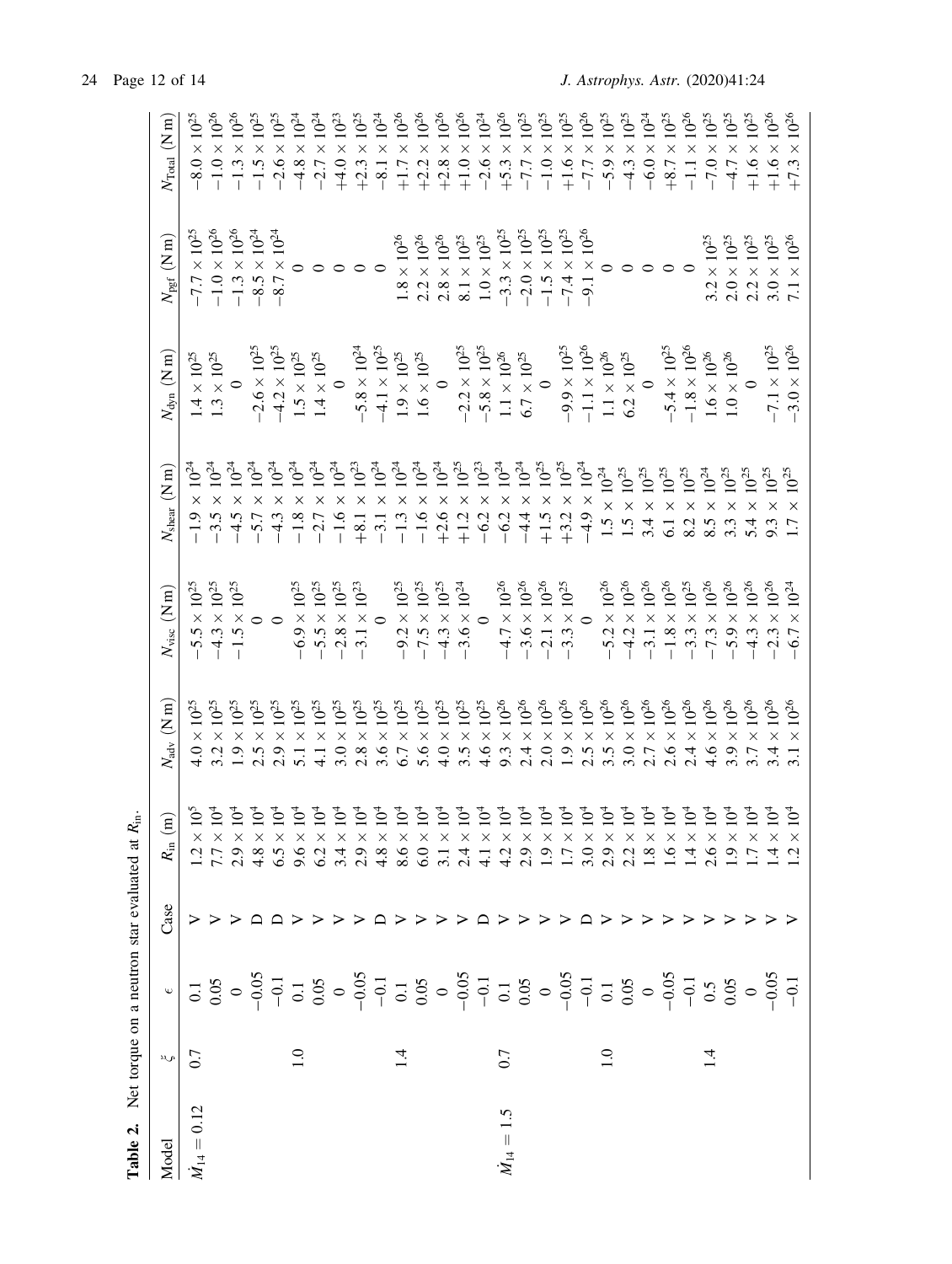<span id="page-12-0"></span>
$$
N_{\text{pgf}}I = 4.2 \times 10^{22} (\xi^2 - 1)\alpha_{\text{ss}}^{-1} M_1^{\frac{2}{7}} M_{14}^{-\frac{10}{7}}
$$
  

$$
\mu_{16}^{\frac{6}{7}} \Lambda^{-1} r_i^{-\frac{1}{2}} \vert_{r_A}^{r_{\text{OM}}},
$$
 (74)

$$
N_{\text{pgf}}M = -4.1 \times 10^{26} (\xi^2 - 1) \alpha_{\text{ss}}^{-\frac{4}{5}} \overline{\mu}^{\frac{4}{3}} M_1^{\frac{51}{3}} M_{14}^{\frac{52}{35}} \overline{\mu}^{\frac{32}{3}} M_{14}^{\frac{52}{35}}
$$

$$
\mu_{16}^{-\frac{22}{35}} \Lambda^{\frac{3}{5}} r_i^{-\frac{2}{5}} \vert_{r_{\text{MI}}}^{r_{\text{OM}}}, \tag{75}
$$

$$
N_{\rm dyn}I = 9.6 \times 10^{26} \epsilon \gamma_{\rm dyn}^{\frac{1}{2}} M_1^{\frac{5}{14}} \dot{M}_{14}^{\frac{3}{14}} \mu_{16}^{\frac{1}{7}} r_i^{-\frac{3}{4}} \vert_{r_A}^{r_{\rm MI}}.
$$
 (76)

$$
N_{\rm dyn}M = 6.5 \times 10^{27} \epsilon \gamma_{\rm dyn}^{\frac{1}{2}} \alpha_{\rm ss}^{\frac{1}{20}} \bar{u}^{\frac{1}{3}} M_{1}^{\frac{17}{28}} M_{14}^{\frac{107}{44}} \mu_{16}^{\frac{19}{70}} \Lambda^{\frac{2}{5}} r_{i}^{-\frac{51}{40}} \Big|_{r_{\rm MI}}^{r_{\rm OM}},
$$
(77)

The total torque exerted on the neutron star  $N_T$  can be expressed in terms of the inner edge position  $r_{\text{in}}$  as

$$
N_T(r_{\rm in}) = N_{\rm pgf} + N_{\rm adv} + N_{\rm visc} + N_{\rm dyn} + N_{\rm shear} \,\mathrm{N} \,\mathrm{m}.\tag{78}
$$

The values of individual terms in Equation (78) are shown in Table [2.](#page-11-0)

## 6.1 Comparison with observed results

The spin variation is related to torque by

$$
\dot{v}_{13} = \frac{N_T}{2\pi I_{38}} \text{ Hz s}^{-1},\tag{79}
$$

where  $\dot{v}_{13}$  is the spin derivative in units of  $10^{-13}$  Hz  $s^{-1}$  and  $I_{38}$  is the moment of inertia of the neutron star measured in  $10^{38}$  kg m<sup>2</sup>. Several accretion driven pulsars have been observed with changing spin frequencies e.g. SAX J1808.4-3658 (Chakrabarty & Morgan [1998\)](#page-13-0) and XTE J1814-338 (Haskell & Patruno [2011](#page-13-0)). Specifically, SAX J1808.4-3658, was reported by Bildsten et al. (2006) to have spin variations,  $\dot{v}_{13}$  between  $-7.6 \times 10^{-14}$  and  $4.4 \times 10^{-13}$  Hz s<sup>-1</sup> while Hartman *et al.* [\(2008](#page-13-0)) noted  $\dot{v}_{13} \leq 2.5 \times$  $10^{-14}$  Hz s<sup>-1</sup>. Other objects include among others: XTE J1751-305 which has a frequency of 435 Hz and a pulse-frequency derivative of  $\langle 3 \times 10^{-13} \text{ Hz s}^{-1} \rangle$ while XTE J0929-314 has a frequency of 185 Hz and a pulse-frequency derivative of  $(-9.2 \pm 0.4) \times 10^{-14}$ Hz  $s^{-1}$  (see Wijnands [\(2004](#page-13-0)) for a review of these objects). Using Equation (79), it is interesting to note that these spin-up/down frequencies for MSPs are comparable to our model values in Table [2.](#page-11-0) We therefore argue that the observed spin variations are catered for in a quasi-Keplerian model when the disc is transiting to and from Keplerian flow.

## 7. Conclusion

We have modeled the structure of a quasi-Keplerian dynamo powered accretion disc surrounding a MSP. Our model shows that the PGF arising from the deviation of the disc from the Keplerian motion has significant contribution to the net torque exerted on the MSP. The resulting torque due to PGF was found to couple to the viscous torque (when  $\xi$  < 1) to provide a spin-down torque and a spin-up torque (when  $\xi > 1$ ) by coupling with the advective torque. The total torque shows change of sign (reversals) that result in spin variations of the same order as those observed in MSP (e.g. see the paper of Bildsten *et al.*  $(2006)$  or Hartman *et al.* ([2008\)](#page-13-0) for details on MSPs). We thus believe that the PGF can trigger tilting of an accretion disc though in a different way from how viscous torques were found by Pringle [\(1992](#page-13-0)) for a steady Keplerian disc. This study therefore, provides a contribution to the theoretical understanding of the dynamics of quasi-Keplerian discs surrounding magnetized neutron stars.

## Acknowledgements

The authors would like to thank the International Science Programme (ISP) for funding this study. The authors are collectively thankful to the anonymous reviewer for drawing their attention to pertinent issues that have led to improvement of this manuscript.

## **References**

- Abramowicz M. A., Czerny B., Lasota J. P., Szuskiewicz E. 1988, ApJ, 332, 646
- Aplar V., Cheng A. F., Ruderman M. A., Shaham J. 1982, Letters to Nature, 300, 728
- Backer D. C., Kulkarni S. R., Heiles C., Davis M. M., Goss W. M. 1982, Letters to Nature, 300, 615.
- Bakala P., Sramkova E., Stuchlik Z., Torok G. 2010, Class. Quantum Grav., 27, 045001
- Bardeen J., Petterson J. A. 1975, ApJ, 195, L65
- Bhattacharya D., van den Heuvel E. P. J. 1991, ApJ, 203, 1.
- Bondi H. 1952, MNRAS, 112, 195
- Bildsten L., Riggio A., Riggio A., Papitto A. 2006, ApJ, 653, L133
- Brandenburg A., Nordlund A., Stein R. F., Torkelsson U. 1995, ApJ, 446, 741
- Camenzind M. 2007, Compact Objects in Astrophysics— White Dwarfs, Neutron Stars and Black Holes, Springer, New York